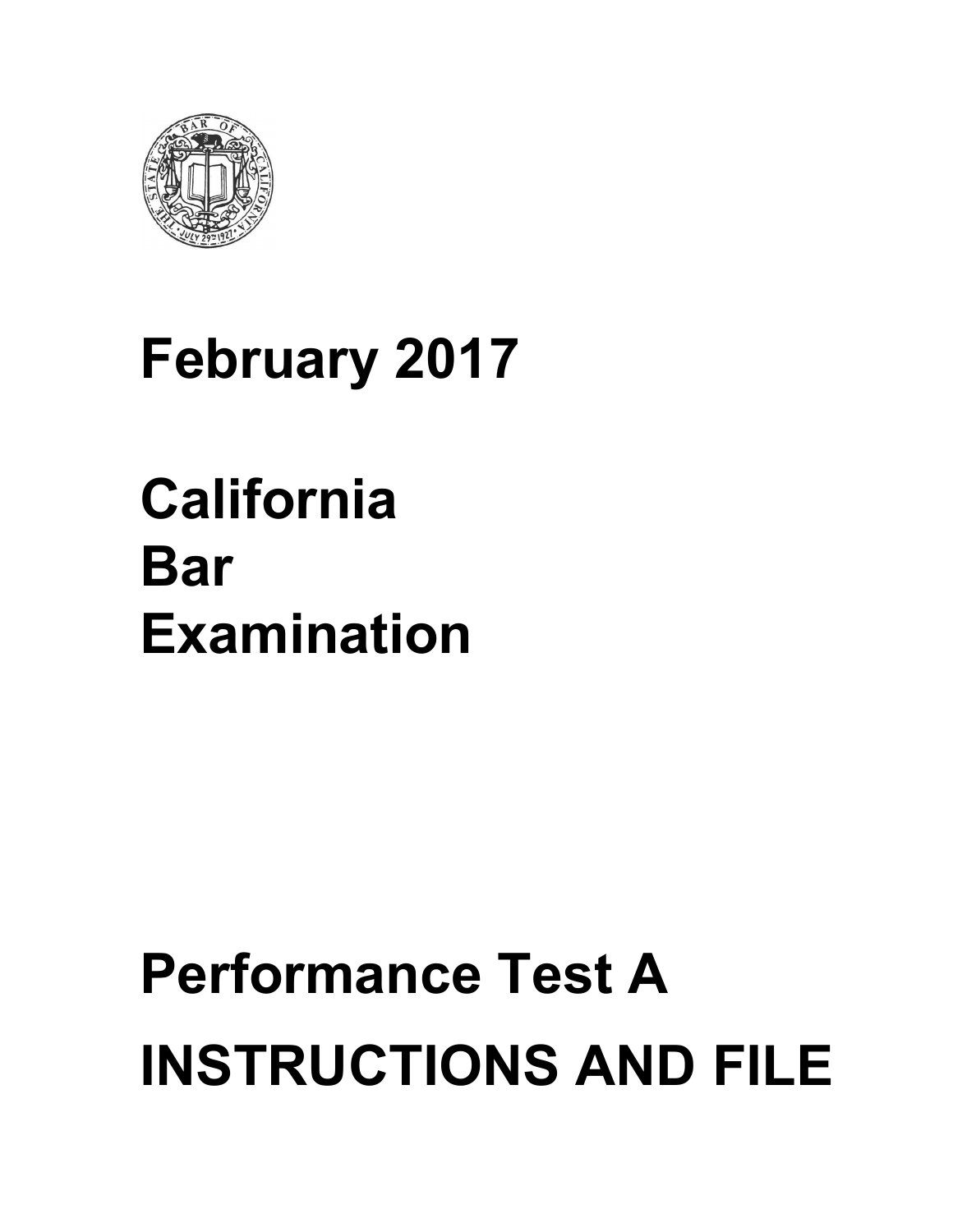## **IN RE COLUMBIA NURSES ASSOCIATION**

Instructions ........................................................................................................................

## **FILE**

| Helping the Student With Diabetes Succeed: A Guide for School Personnel |
|-------------------------------------------------------------------------|
|                                                                         |
|                                                                         |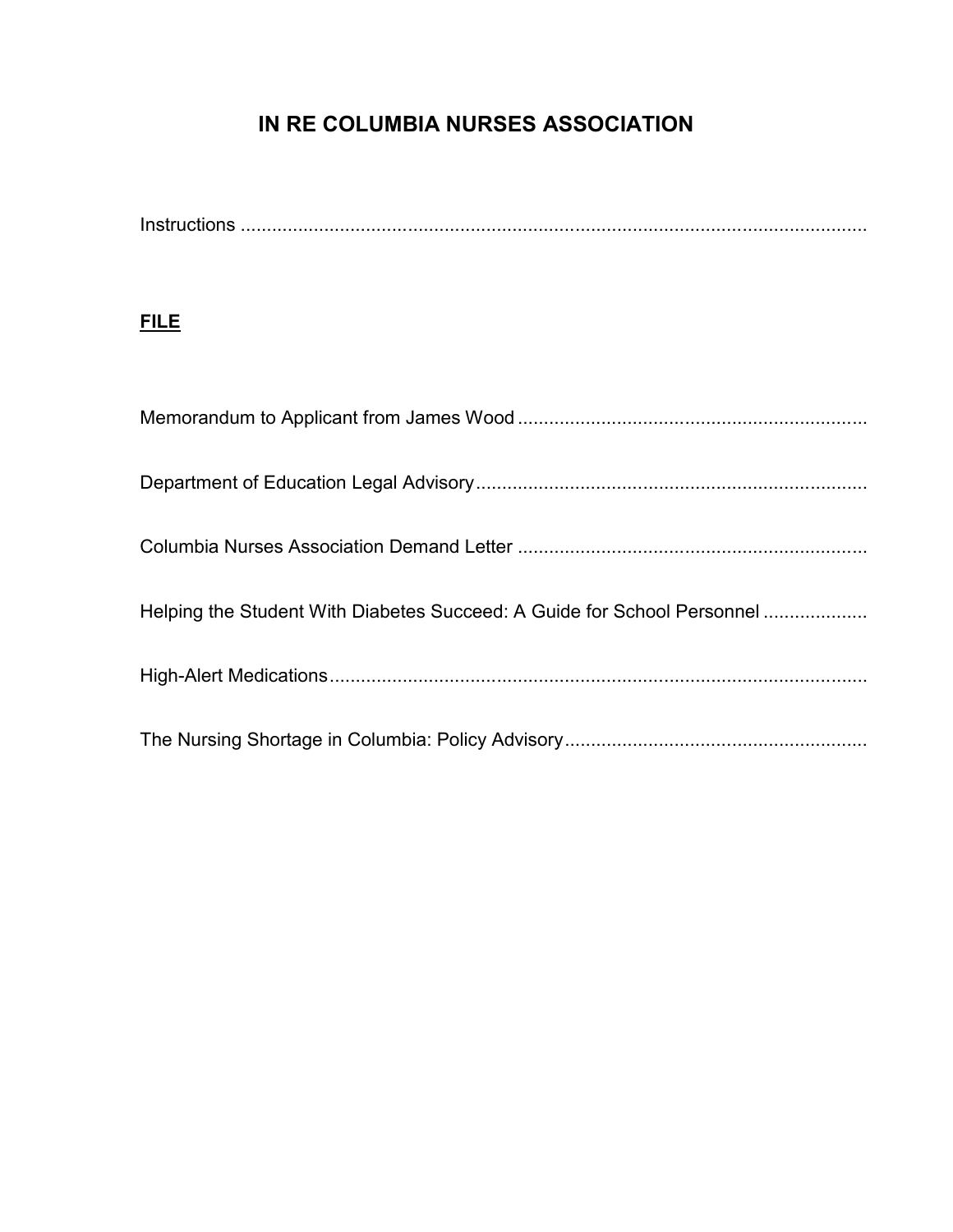#### **IN RE COLUMBIA NURSES ASSOCIATION**

#### **INSTRUCTIONS**

- 1. This performance test is designed to evaluate your ability to handle a select number of legal authorities in the context of a factual problem involving a client.
- 2. The problem is set in the fictional State of Columbia, one of the United States.
- 3. You will have two sets of materials with which to work: a File and a Library.
- 4. The File contains factual materials about your case. The first document is a memorandum containing the instructions for the tasks you are to complete.
- 5. The Library contains the legal authorities needed to complete the tasks. The case reports may be real, modified, or written solely for the purpose of this performance test. If the cases appear familiar to you, do not assume that they are precisely the same as you have read before. Read each thoroughly, as if it were new to you. You should assume that cases were decided in the jurisdictions and on the dates shown. In citing cases from the Library, you may use abbreviations and omit page citations.
- 6. You should concentrate on the materials provided, but you should also bring to bear on the problem your general knowledge of the law. What you have learned in law school and elsewhere provides the general background for analyzing the problem; the File and Library provide the specific materials with which you must work.
- 7. Although there are no parameters on how to apportion your time, you should allow yourself sufficient time to thoroughly review the materials and organize your planned response.
- 8. Your response will be graded on its compliance with instructions and on its content, thoroughness, and organization.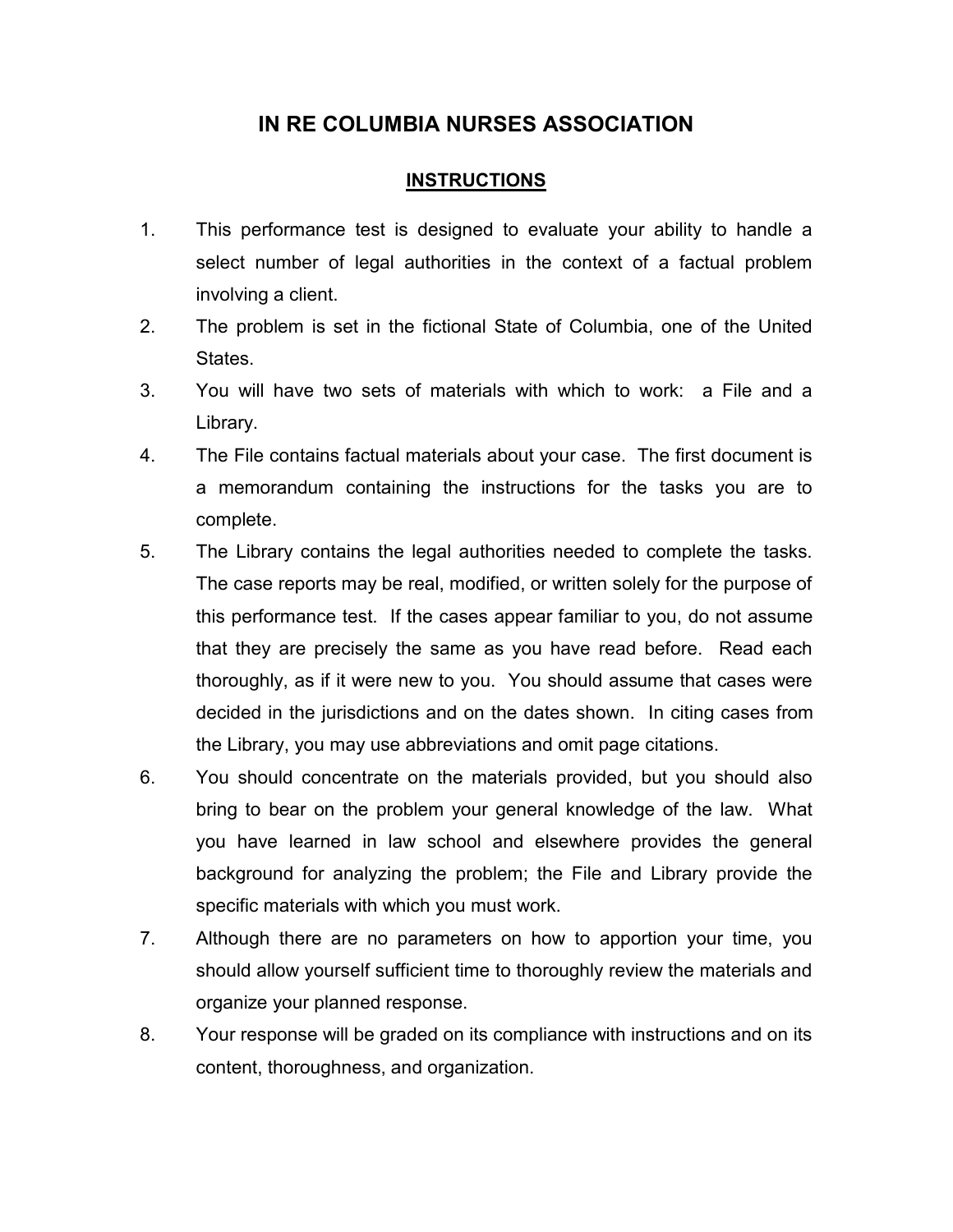## **STATE OF COLUMBIA DEPARTMENT OF EDUCATION OFFICE OF THE GENERAL COUNSEL**

#### **MEMORANDUM**

| TO:          | Applicant                                        |
|--------------|--------------------------------------------------|
| <b>FROM:</b> | James Wood, General Counsel                      |
| <b>DATE:</b> | <b>February 21, 2017</b>                         |
| RE:          | <b>Columbia Nurses Association Demand Letter</b> |

On February 10, 2017, the Columbia Department of Education (Department) issued a Legal Advisory to all superintendents of school districts advising them: (1) the Columbia School Medication Act authorizes school personnel who are not school nurses—unlicensed school personnel—to administer insulin to students with diabetes, including by injection; and (2) the Columbia Nursing Practice Act does not prohibit them from doing so.

Unsurprisingly, on February 16, 2017, the Columbia Nurses Association (CNA) sent the Department a letter demanding that it withdraw the Legal Advisory. The CNA argues that the Nursing Practice Act prohibits unlicensed school personnel from administering insulin to students with diabetes and that the School Medication Act does not authorize them to do so.

Please draft, for my signature, a letter to the CNA responding to its demand letter, stating that the Department declines to withdraw the Legal Advisory and arguing that the Department's position is sound and that the CNA's is not.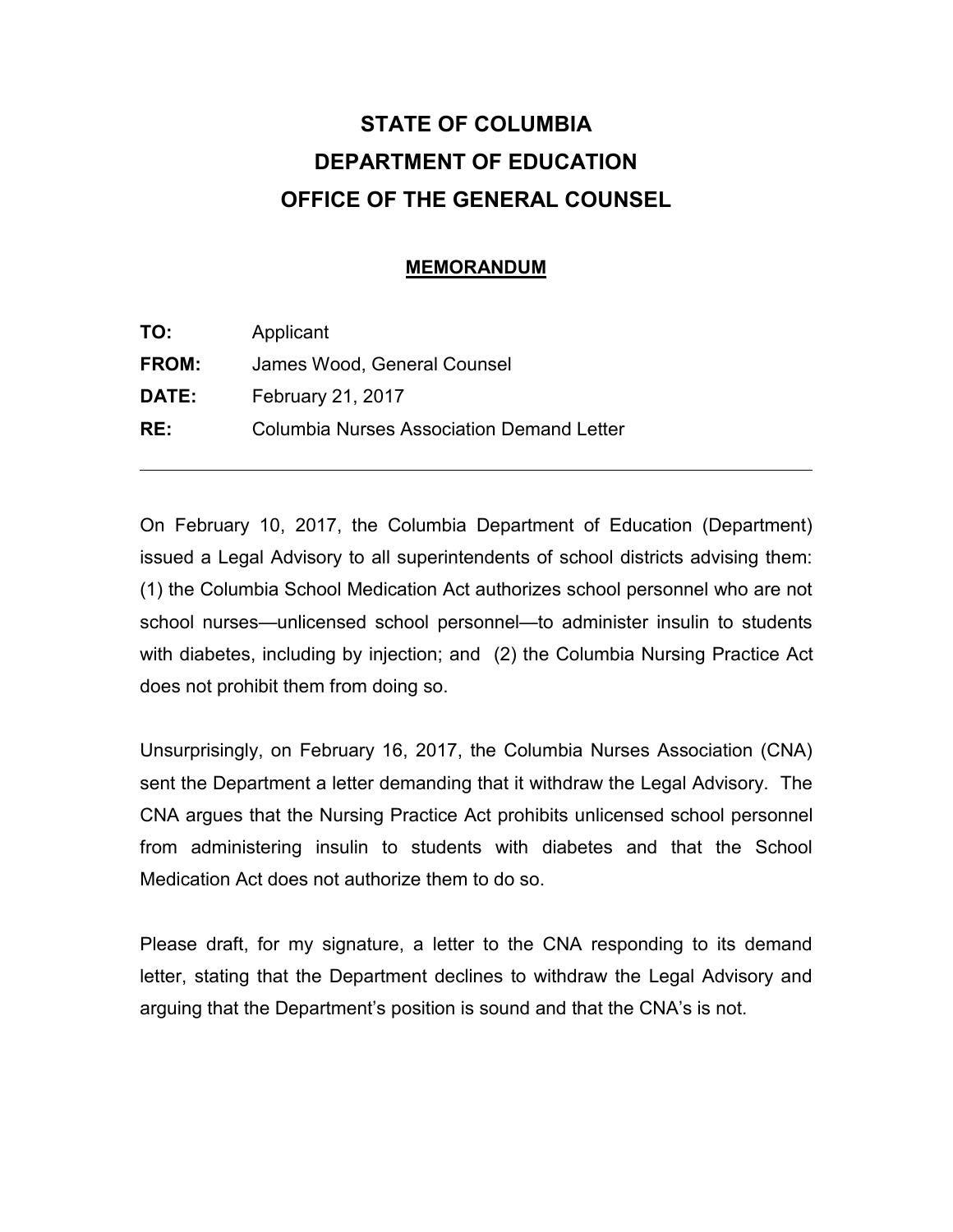## **STATE OF COLUMBIA DEPARTMENT OF EDUCATION LEGAL ADVISORY**

| TO:          | All Superintendents of School Districts                |
|--------------|--------------------------------------------------------|
| FROM:        | Lila Lanford, Secretary of the Department of Education |
| <b>DATE:</b> | February 10, 2017                                      |
| RE:          | Administration of Insulin to Students With Diabetes    |
|              |                                                        |

Some school districts have recently raised the question whether school personnel other than school nurses—unlicensed school personnel—may administer insulin to students with diabetes, including by injection. Citing the Columbia Nursing Practice Act, they have proceeded to give a negative answer.

Broadly speaking, the Individuals with Disabilities Education Act (IDEA), 20 U.S.C. Sections 1400, et seq., was enacted by Congress as anti-discrimination statutes to grant students with disabilities a right to a free appropriate public education, with a complementary right to health care services, at no cost to themselves or their families, in order to enable them to take full advantage of educational opportunities equally with their peers. The health care services to which students with disabilities have a right include the administration of needed medication. Students with diabetes are students with a disability within the meaning of the IDEA, and need medication including insulin.

It is undisputed that, under the School Medication Act and the Nursing Practice Act, school nurses may administer insulin to students with diabetes. After review, we have concluded that, under the School Medication Act, unlicensed school personnel may do so as well, without offense to the Nursing Practice Act.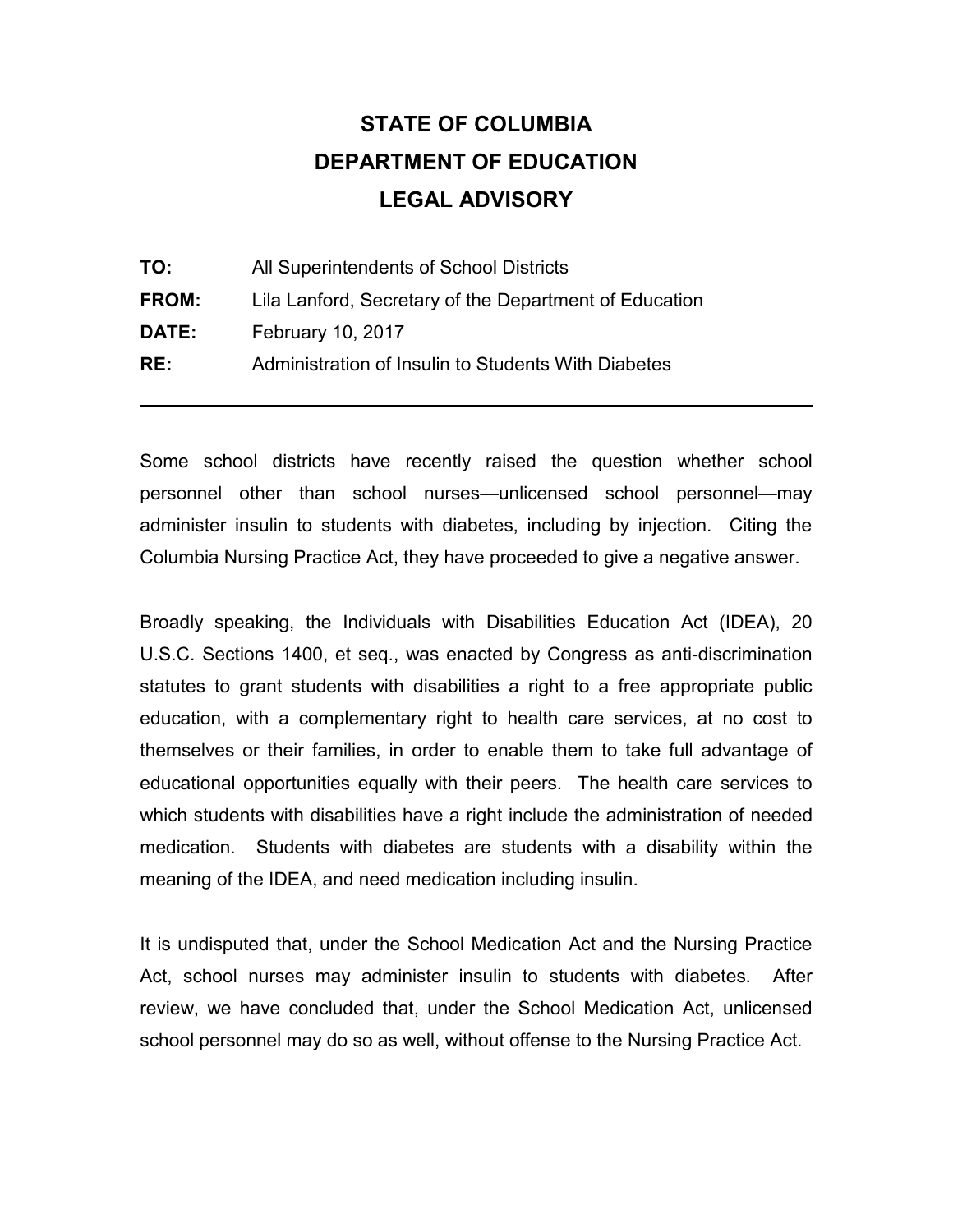Properly construed, the School Medication Act authorizes unlicensed school personnel to administer insulin to students with diabetes, and the Nursing Practice Act does not prohibit them from doing so. Any other construction of the School Medication Act and the Nursing Practice Act would yield unreasonable results and run the risk of making the statutes an obstacle to Congressional objectives as they appear in the IDEA.

If you have any questions about this Legal Advisory, please contact General Counsel James Wood at the Columbia Department of Education, 300 King Street, Springfield, Columbia or jwood@cde.columbia.gov.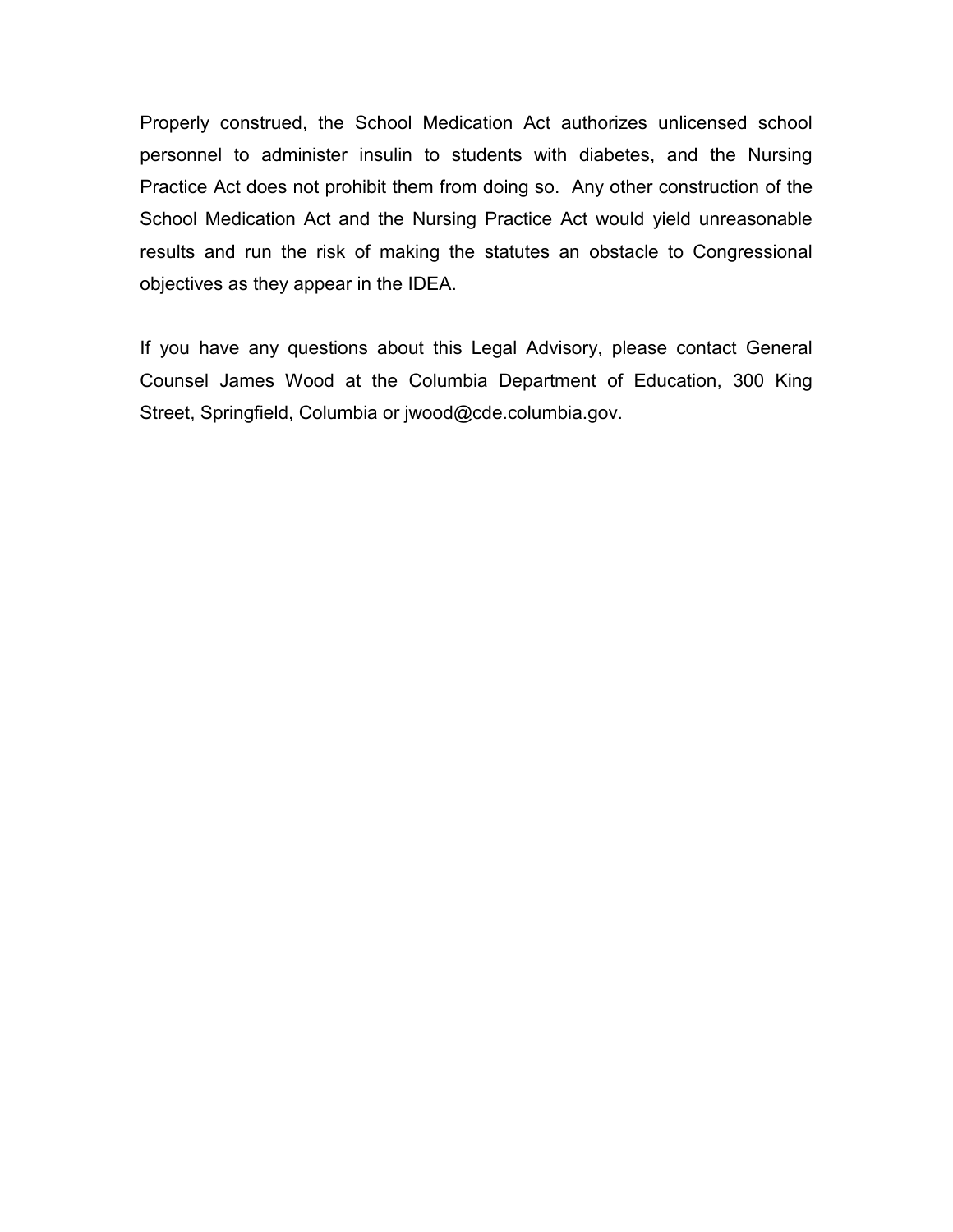## **COLUMBIA NURSES ASSOCIATION 2000 FRANKLIN STREET MAPLETON, COLUMBIA**

February 16, 2017

James Wood, Esq. General Counsel Columbia Department of Education 300 King Street Springfield, Columbia

Re: Legal Advisory

Dear Mr. Wood:

On February 10, 2017, as you are aware, the Columbia Department of Education (Department) issued a Legal Advisory on the "Administration of Insulin to Students With Diabetes." In the Legal Advisory, the Department concluded that school personnel other than school nurses—unlicensed school personnel—are authorized to administer insulin to students with diabetes, including by injection, by the School Medication Act, and are not prohibited from doing so by the Nursing Practice Act.

On behalf of the Columbia Nurses Association (CNA), whose 310,000 members include the state's 2,800 school nurses, I am writing to demand that the Department withdraw the Legal Advisory immediately.

*First*, contrary to the conclusion advanced by the Department in the Legal Advisory, the School Medication Act does *not* authorize unlicensed school personnel to administer insulin to students with diabetes. The School Medication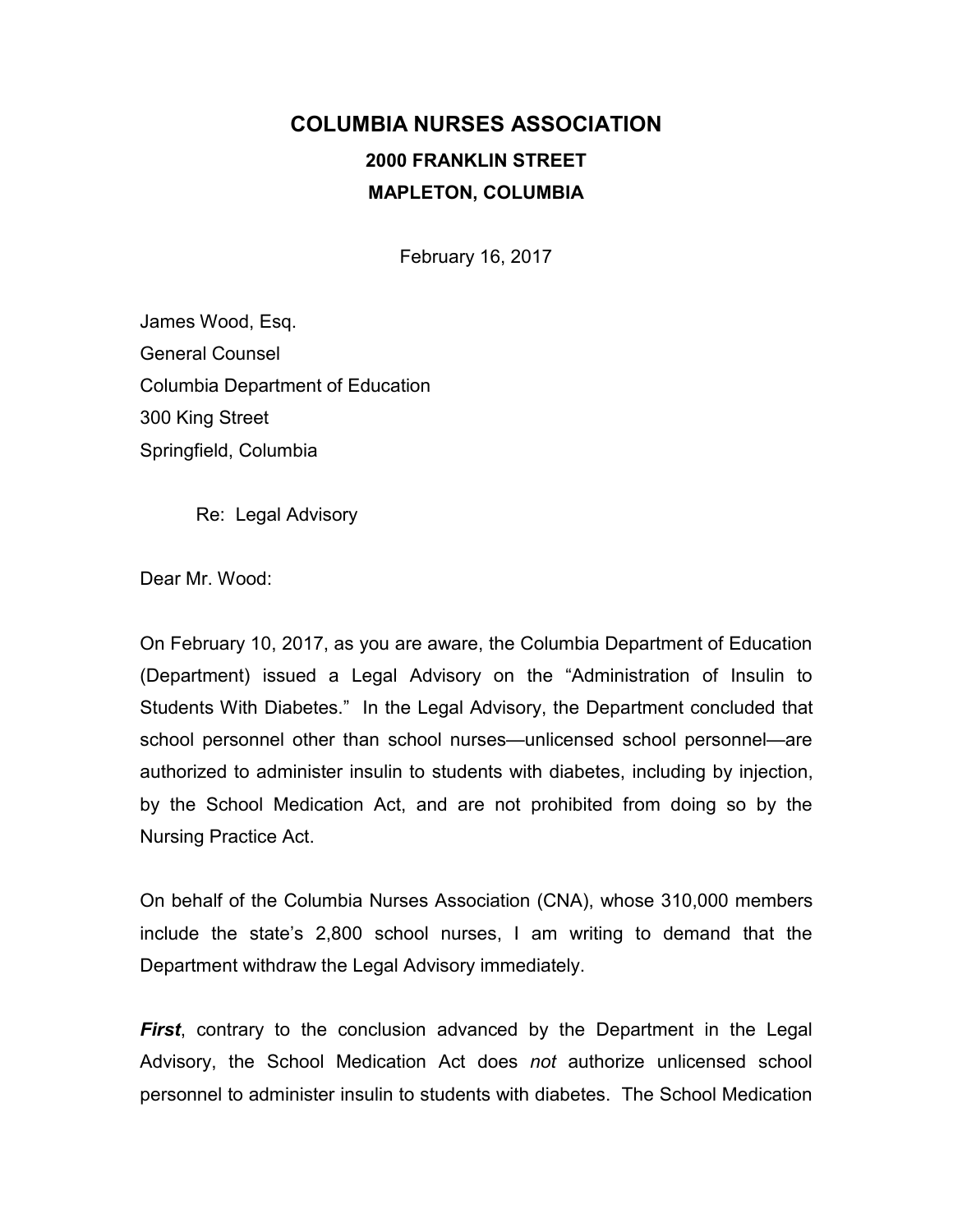Act authorizes unlicensed school personnel only to *assist* students with medication, that is, only to *help* students administer medication *to themselves*, not to *administer* medication to students. School Medication Act, Section 3(a). That means that the School Medication Act authorizes unlicensed school personnel only to help students with diabetes administer insulin to themselves, not to administer insulin to students. If there were any ambiguity on this point, the legislative history of the School Medication Act would dispel it. In 2002, the Legislature amended the School Medication Act to authorize unlicensed school personnel to administer insulin to students with diabetes, but the Governor vetoed the amendment.

**Second**, contrary to the conclusion advanced by the Department in the Legal Advisory, the Nursing Practice Act prohibits unlicensed school personnel from administering insulin to students with diabetes. The Nursing Practice Act provides that, unless he or she possesses a license, no person may engage in the practice of nursing, which includes the administration of medication, such as insulin. Nursing Practice Act, Sections 2 and 3(a)(2). Although the Nursing Practice Act contains exceptions, *id.* Section 4, none allows unlicensed school personnel to administer insulin to students with diabetes. The exception that arguably comes closest is not close enough. The Nursing Practice Act provides that it "does not prohibit" the "performance by any person of such duties as required in the physical care of a patient in accordance with orders issued by a physician," as long as such a person does not engage in the practice of nursing. *Id.* Section 4(e). In administering insulin to a student with diabetes, unlicensed school personnel would necessarily be engaging in the practice of nursing, since the practice of nursing includes the administration of medication, even if unlicensed school personnel were acting "in accordance with orders issued by a physician."

**Third**, the CNA recognizes that, under the Individuals with Disabilities Education Act (IDEA), students with diabetes have a disability and need medication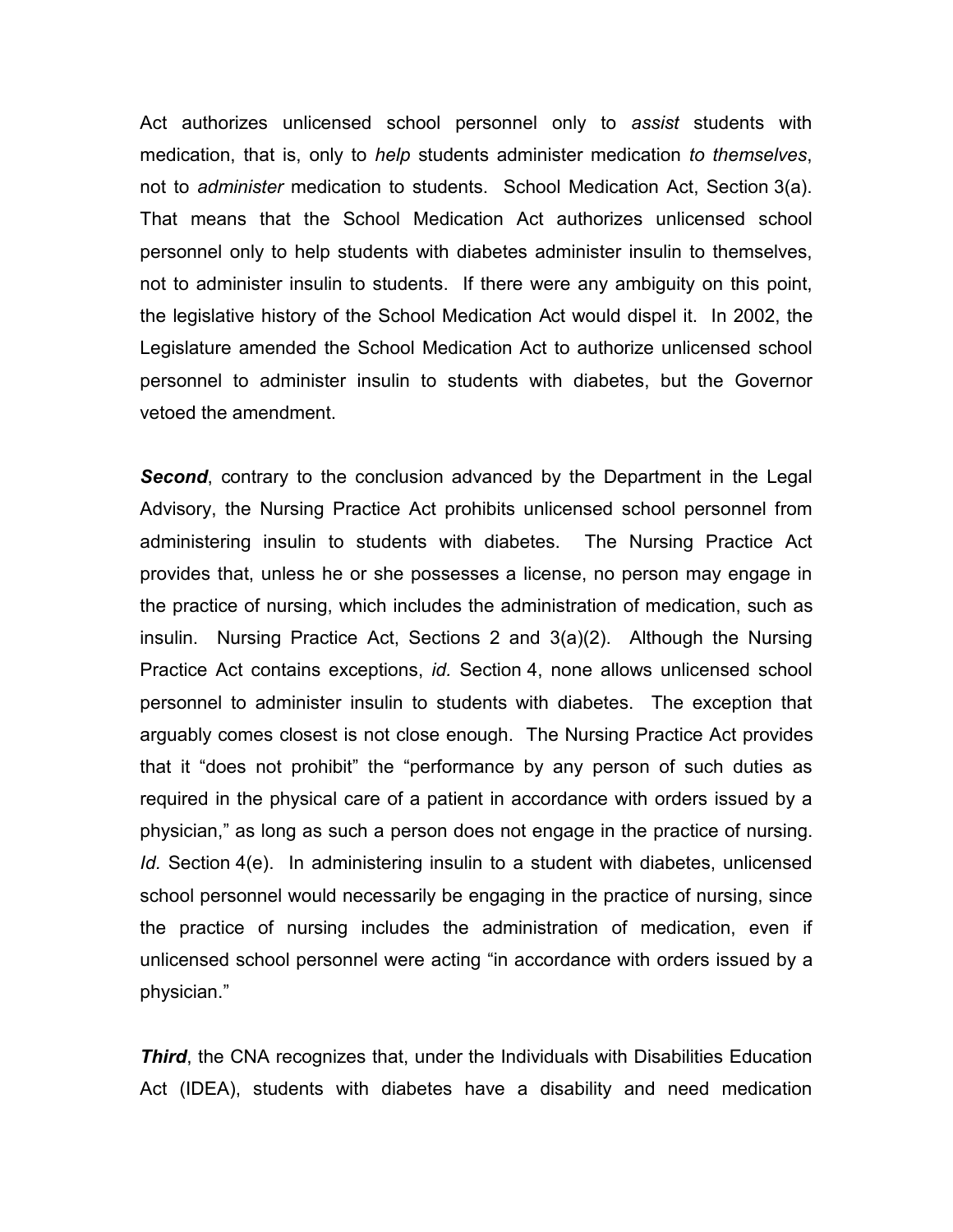including insulin. That said, the IDEA does not displace state statutes. *See,* U.S. Dept. of Health and Human Services, *Helping the Student With Diabetes Succeed: A Guide for School Personnel* (Sept. 1, 2016). Neither does the IDEA grant students with disabilities any right to medication except as needed. *See, Davis v. Francis Howell School District* (U.S. Dist. Ct., N.D. Columbia, 2015). Of course, no student with diabetes needs insulin administered by unlicensed school personnel. It goes without saying that the administration of insulin is hardly a trivial matter. Insulin has been identified as a "high-alert" medication by the United States Department of Health and Human Services. U.S. Dept. of Health and Human Services, *High-Alert Medications* (Jan. 1, 2017). As a highalert medication, insulin is presumptively too dangerous for unlicensed school personnel to administer.

If the Department fails to withdraw the Legal Advisory immediately, the CNA will initiate an action to declare the Legal Advisory invalid as contrary to law. The CNA is confident that it would prevail in such an action.

The CNA urges the Department not to waste its limited resources in litigation, but to use such resources wisely for the benefit of all students, including students with diabetes, to help school districts hire more school nurses. The CNA accordingly urges the Department to do what is both proper and prudent withdraw the Legal Advisory straightaway.

Very truly yours,

*Marilyn Cones*

Marilyn Cones Associate General Counsel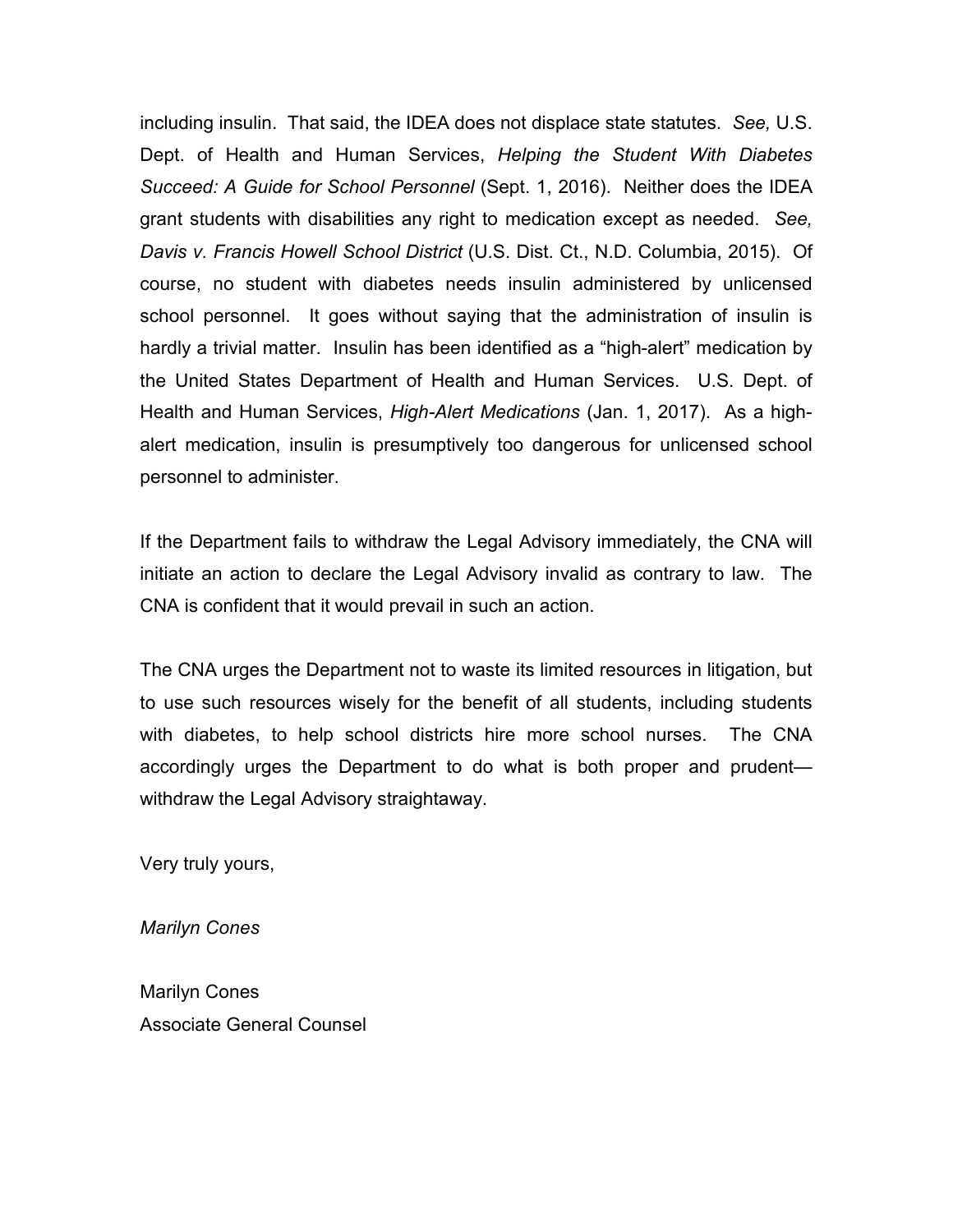## **Helping the Student With Diabetes Succeed: A Guide for School Personnel**

### **United States Department of Health and Human Services September 1, 2016**

Diabetes is one of the most common chronic diseases in school-aged children, affecting about 200,000 young people in the United States. According to recent estimates, about 19,000 youths are diagnosed with diabetes each year.

**Diabetes is a serious chronic disease in which blood glucose (sugar) levels are above normal due to defects in insulin production, insulin action, or both.** Diabetes is the sixth leading cause of death by disease in the United States. Longterm complications of diabetes include heart disease, stroke, blindness, kidney failure, nerve disease, gum disease, and amputation of the foot or leg. Although there is no cure, diabetes can be managed and complications can be delayed or prevented.

**Diabetes must be managed 24 hours a day, 7 days a week.** For many students with diabetes, that means careful monitoring of their blood glucose levels throughout the school day. It also means administering multiple doses of insulin by injection to control their blood glucose and minimize complications in order to enable them to survive. Insulin must be administered at unpredictable as well as predictable times in the course of the school day, at unpredictable as well as predictable places on and off campus, including in the classroom and on field trips and during extracurricular activities. Some students with diabetes can monitor their own blood glucose levels and administer insulin to themselves. Monitoring blood glucose levels and administering insulin are tasks well within the competence of practically all adults and many young people as well. But although some students with diabetes can monitor their own blood glucose levels and administer insulin to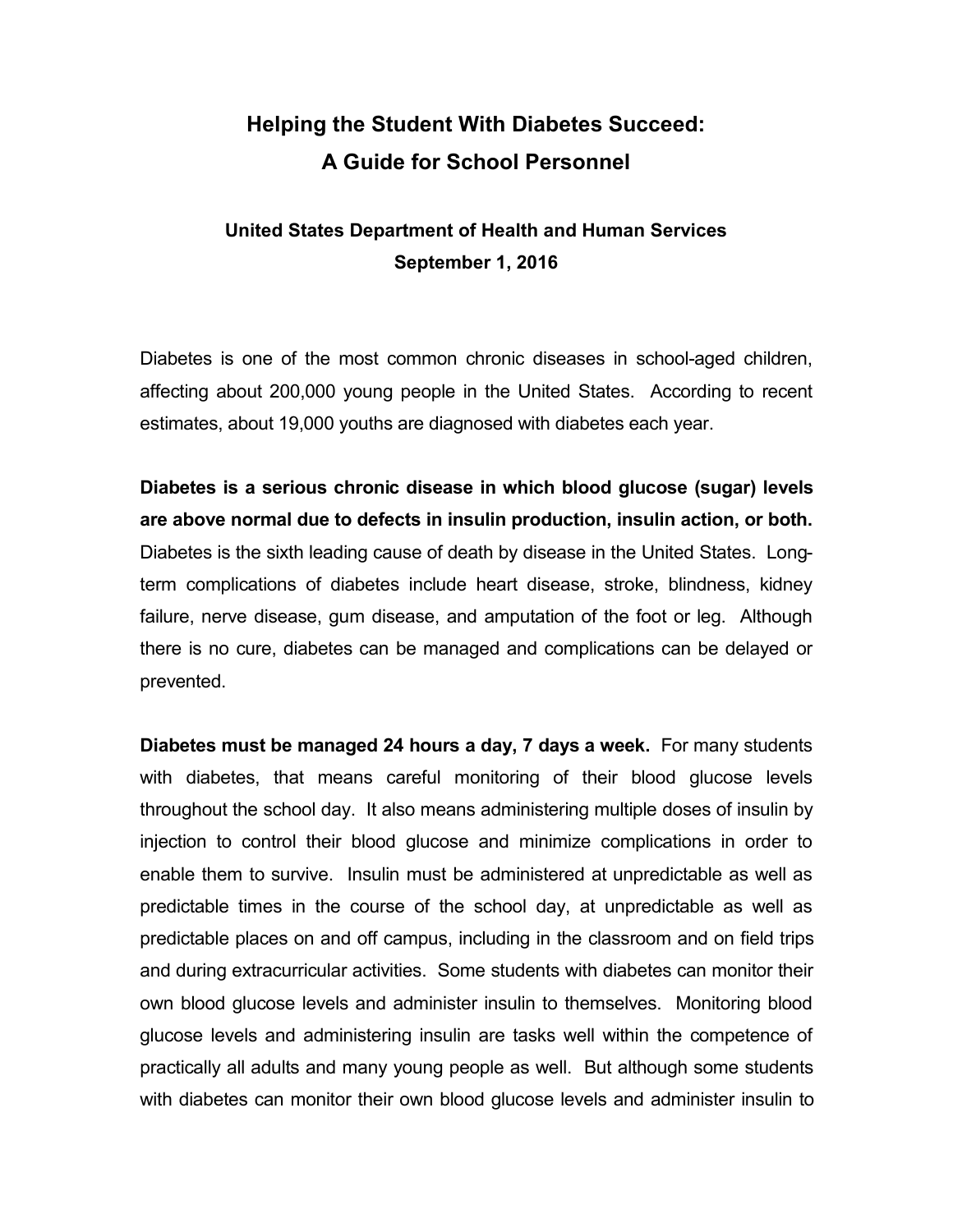themselves, many others cannot. As a result, coordination and collaboration among members of the school health team—including the school nurse, if any, other school personnel, and the student himself or herself—and the student's personal diabetes health care team—including the student's physician, the student's parents or guardians, and again the student himself or herself—are essential for helping students manage their diabetes in the school setting.

The purpose of this guide is to educate school personnel about effective diabetes management and to share a set of practices that enable schools to ensure a safe learning environment for students with diabetes, particularly those who use insulin to control the disease. The school health team and the training approach for school-based diabetes management explained in this guide build on what schools already are doing to support children with chronic diseases. The practices shared in this guide are consistent with the requirements of the Individuals with Disabilities Education Act (IDEA), which is enforced by the U.S. Department of Education for each student with diabetes. This guide can be used, however, in determining how to address the needs of students with diabetes. The individual situation of any particular student with diabetes will affect what is legally required for that student. In addition, this guide does not address State and local laws, because the requirements of these laws may vary from state to state and school district to school district. This guide should be used in conjunction with Federal as well as State and local laws.

\* \* \* \* \*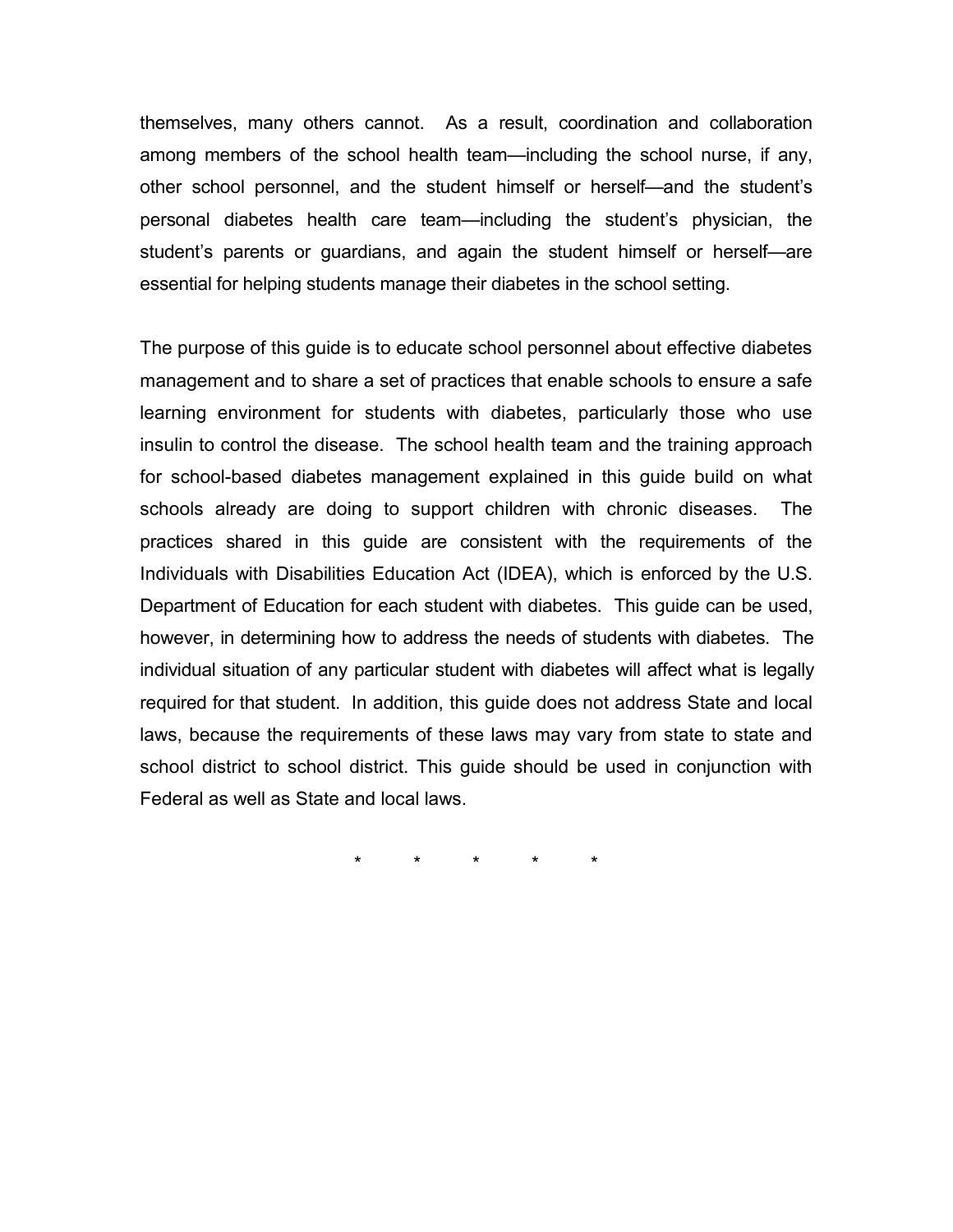#### **High-Alert Medications**

### **United States Department of Health and Human Services January 1, 2017**

High-alert medications are substances that carry a heightened risk of causing significant patient harm when they are used in error. Although errors may or may not be more common with these substances, the consequences of an error are clearly more devastating. We hope you will use this list to determine which of these substances require special safeguards to reduce the risk of errors. This may include strategies like improving access to information about these substances; limiting access; using auxiliary labels and automated alerts; standardizing ordering, storage, preparation, and administration; and employing redundancies such as automated or independent double-checks when necessary.

> Colchicine injection Epoprostenol Insulin Magnesium sulfate **Methotrexate** Opium tincture **Oxytocin** Nitroprusside sodium Potassium chloride Potassium phosphate Promethazine Sodium chloride Sterile water for injection, inhalation, and irrigation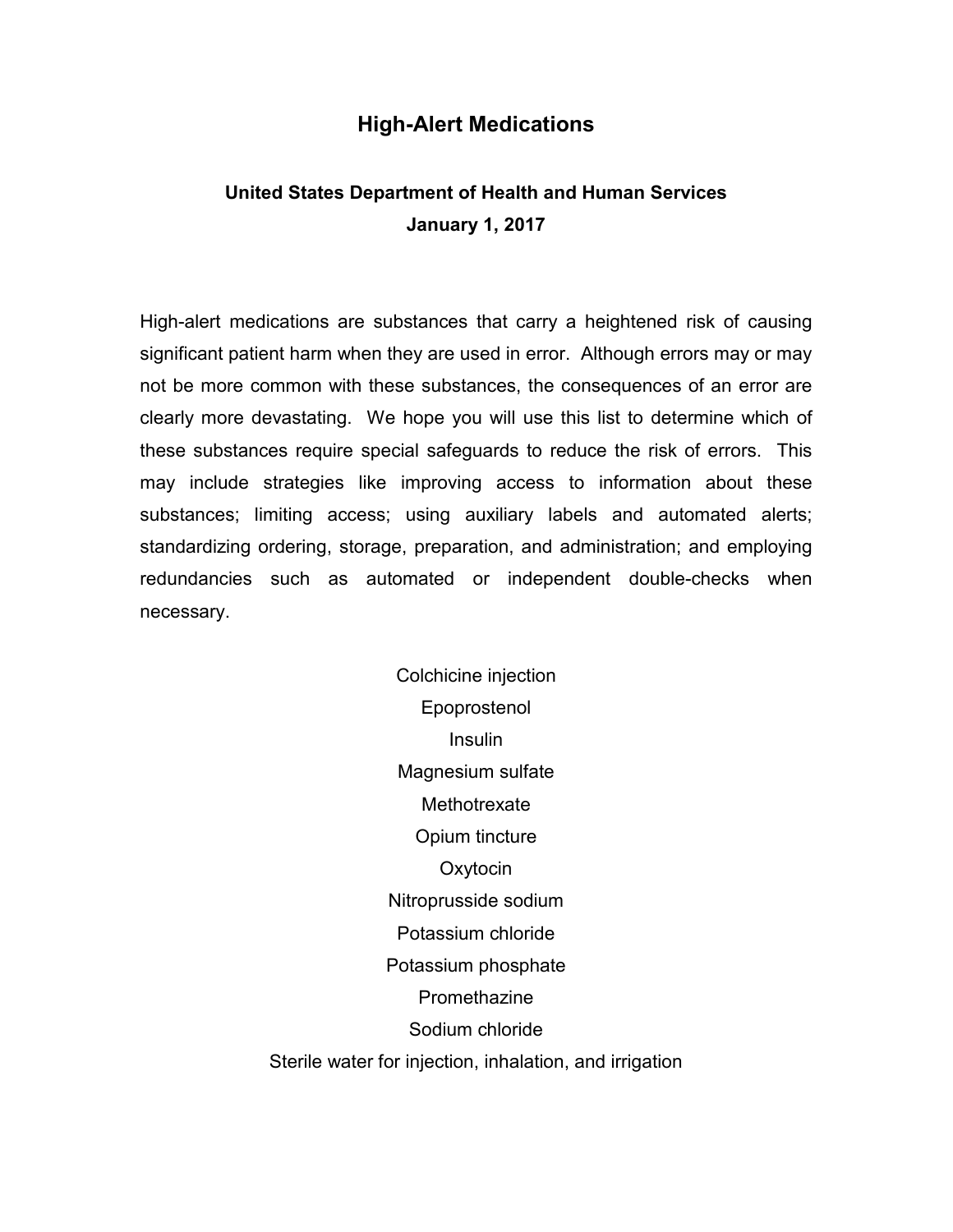## **The Nursing Shortage in Columbia: Policy Advisory**

**State of Columbia Board of Nursing January 15, 2017**

With only 310,000 nurses to serve a population of 35 million people, Columbia is experiencing a severe nursing shortage—a shortage that is likely to become even more severe in the foreseeable future.

Just last year, the Columbia Legislature found that the state "faces an everincreasing nursing shortage that jeopardizes the health and well-being of the state's citizens." A forecast for 2030 predicts that Columbia will need 100,000 to 120,000 more nurses than the state will have available to meet health care needs. That statewide challenge will call for different responses depending on the region. Urban areas will need nurses to care for a growing, aging population. Rural areas are likely to lose nurses as their nurse population retires and are unlikely to replace them because of the absence of nursing education programs there. All areas will need nurses for safe, competent care in a host of settings.

By way of example, Columbia faces an ever-increasing school nursing shortage. There are more than 6 million students in Columbia public schools. Among them, 600,000 have some sort of disability, including 14,000 with diabetes, 12,000 with hearing impairment, 12,000 with orthopedic impairment, and 6,000 with visual impairment. There are only 2,800 school nurses to care for all of these 6+ million students, constituting only 1 school nurse for every 2,200 students; only 5 percent of schools have a school nurse full-time; 69 percent have a school nurse part-time; and 26 percent have no school nurse at all.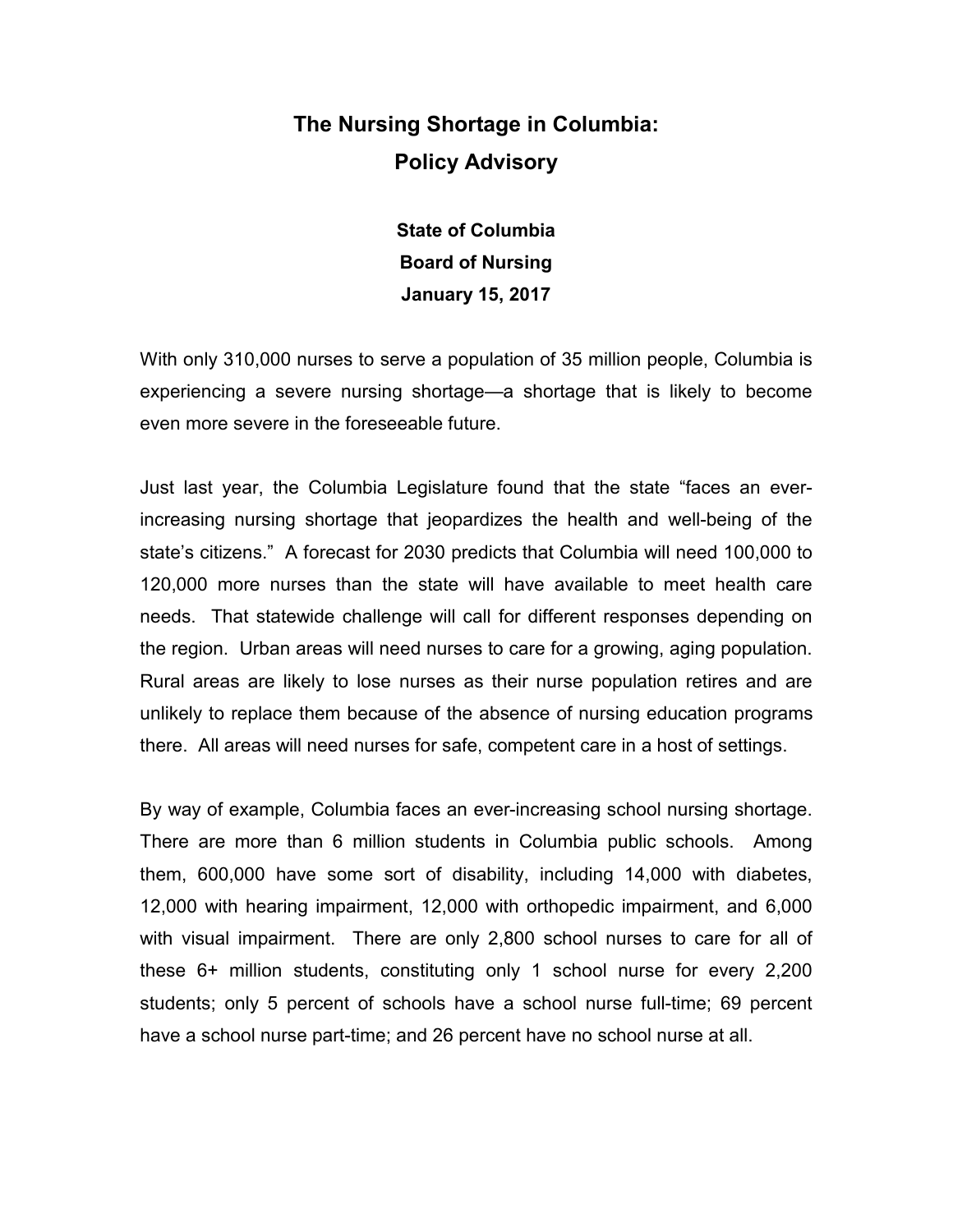Factors contributing to Columbia's nursing shortage include changes in the healthcare environment that resulted in downsizing of the nursing work force as a result of managed care, the aging nursing work force, and public policy regarding nursing education. As a result, Columbia ranks  $50<sup>th</sup>$  in the nation in number of nurses per 100,000 population. The current shortage is termed a "public health crisis" owing to a projected shortfall of 25,000 nurses within the next five years. Finding 25,000 additional nurses over the next five years only maintains the status quo.

Columbia cannot easily obtain additional nurses by increasing out-of-state recruitment. Half of the nurses working in Columbia already are educated in other states or countries. The shortage is occurring in other states and the educational pipeline, especially at the baccalaureate level, is decreasing nationally. Recruitment efforts aimed at increasing enrollments in Columbia programs are problematic. Until recently, all pre-licensure nursing education programs were fully subscribed, many with waiting lists of up to four years. Additionally, the number of pre-licensure nursing education enrollment opportunities have decreased slightly over the last 10 years rather than increasing to keep pace with increases in population.

While nursing shortages are not new, the current situation differs from past shortages. Not only is the shortage in number of nurses, the educational preparation of nurses is inadequate to meet the demands of today's health care system. Employers demand more nurses for hospitals and specialty nurses for intensive care units, operating rooms, emergency rooms, and other specialized areas of acute care.

In an effort to address the nursing shortage, the Board of Nursing has divided its work into three phases. The first phase will focus on development of a dynamic work force forecasting model to measure the need for nurses. The second phase will focus on a master plan for nursing education and practice. The third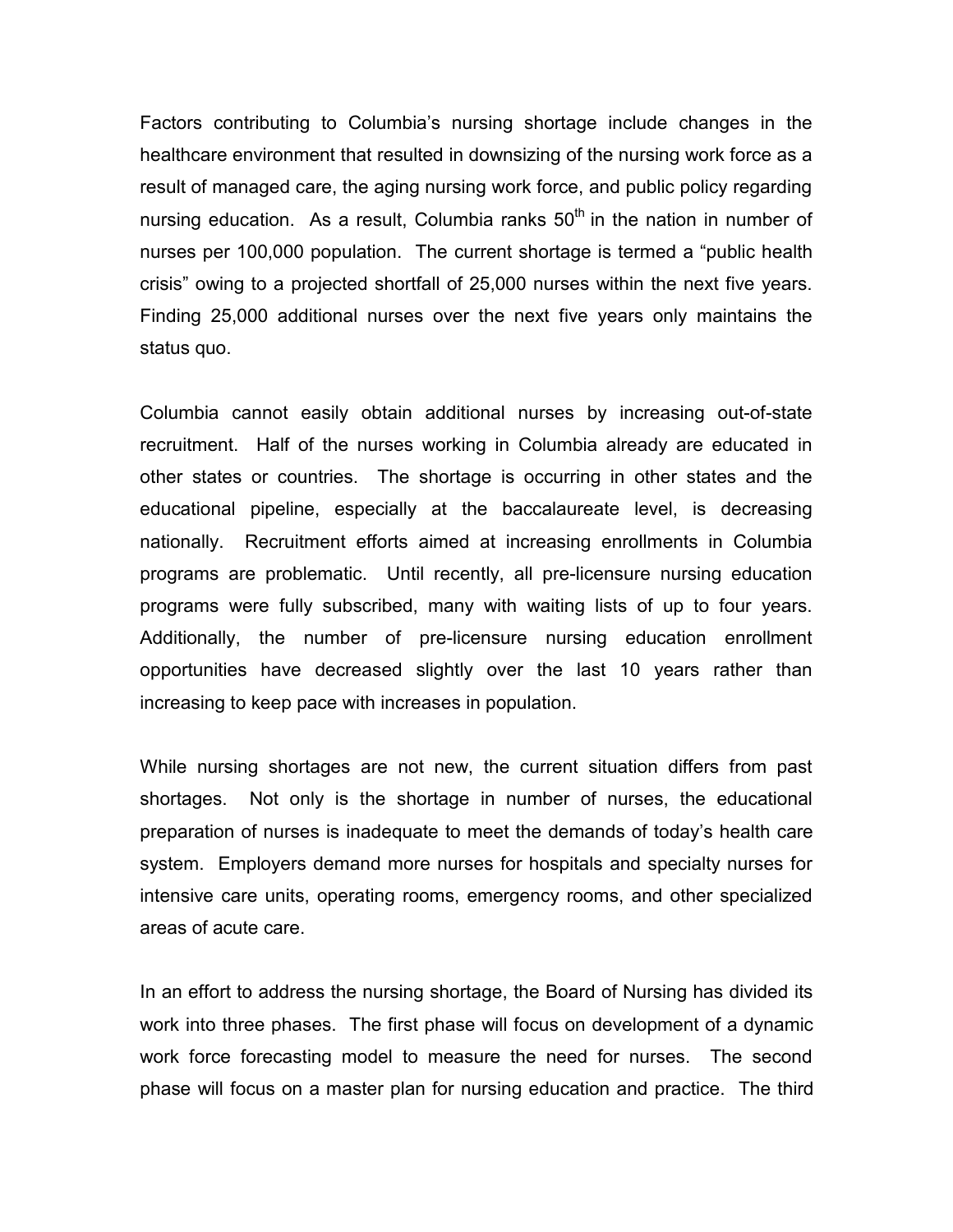phase will focus on evaluating the utility of the competencies for education and practice, synthesizing the next set of data, and creating an ongoing mechanism to continue collecting and analyzing data regarding the nursing work force. The Board of Nursing will publish an interim report on the completion of each phase, aiming for publication of the first-phase interim report in October 2017, the second-phase interim report in February 2018, and the third-phase interim report in May 2018. The Board of Nursing will publish a final report containing a comprehensive action plan in or around September 2018.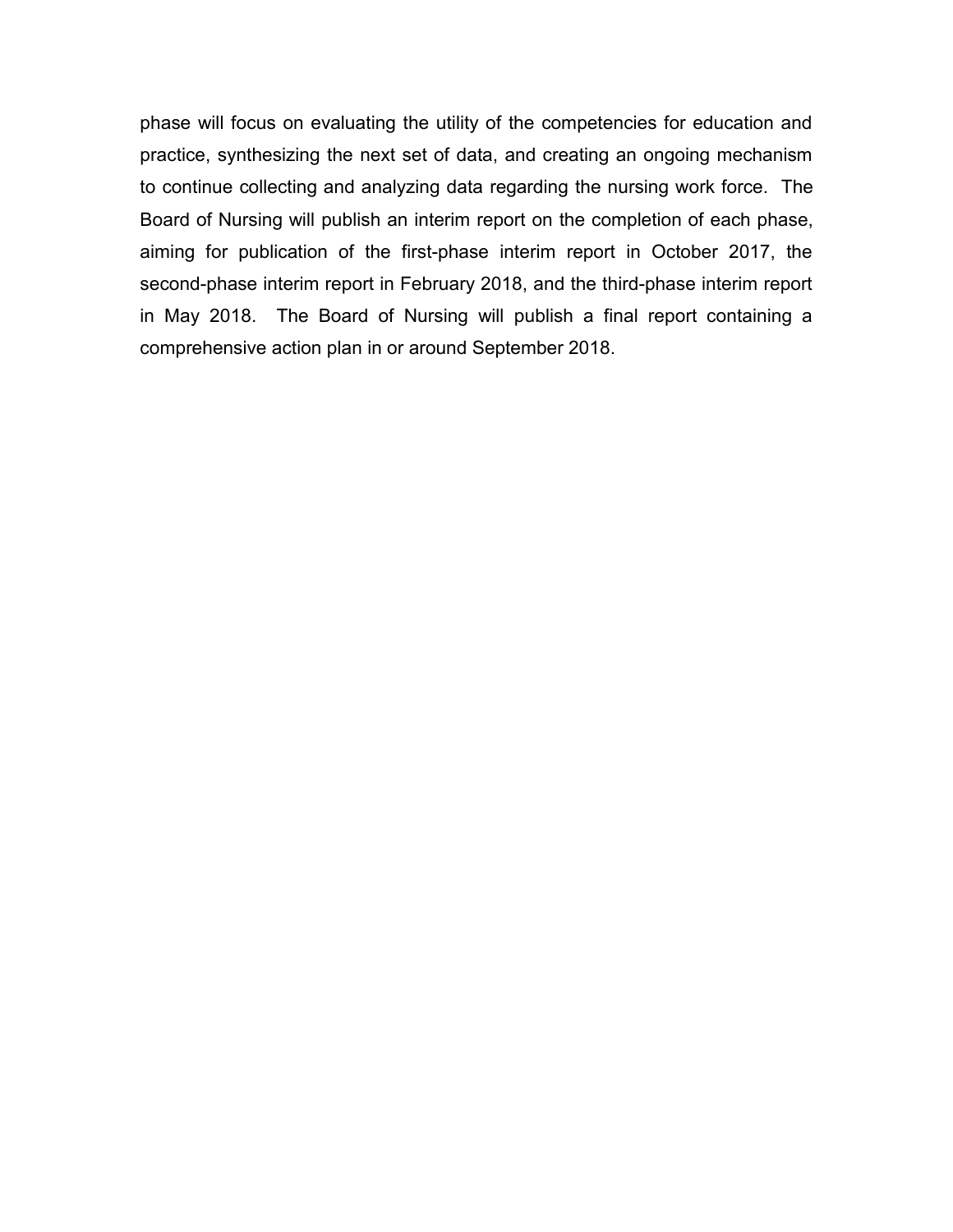

## **February 2017**

## **California Bar Examination**

# **Performance Test A LIBRARY**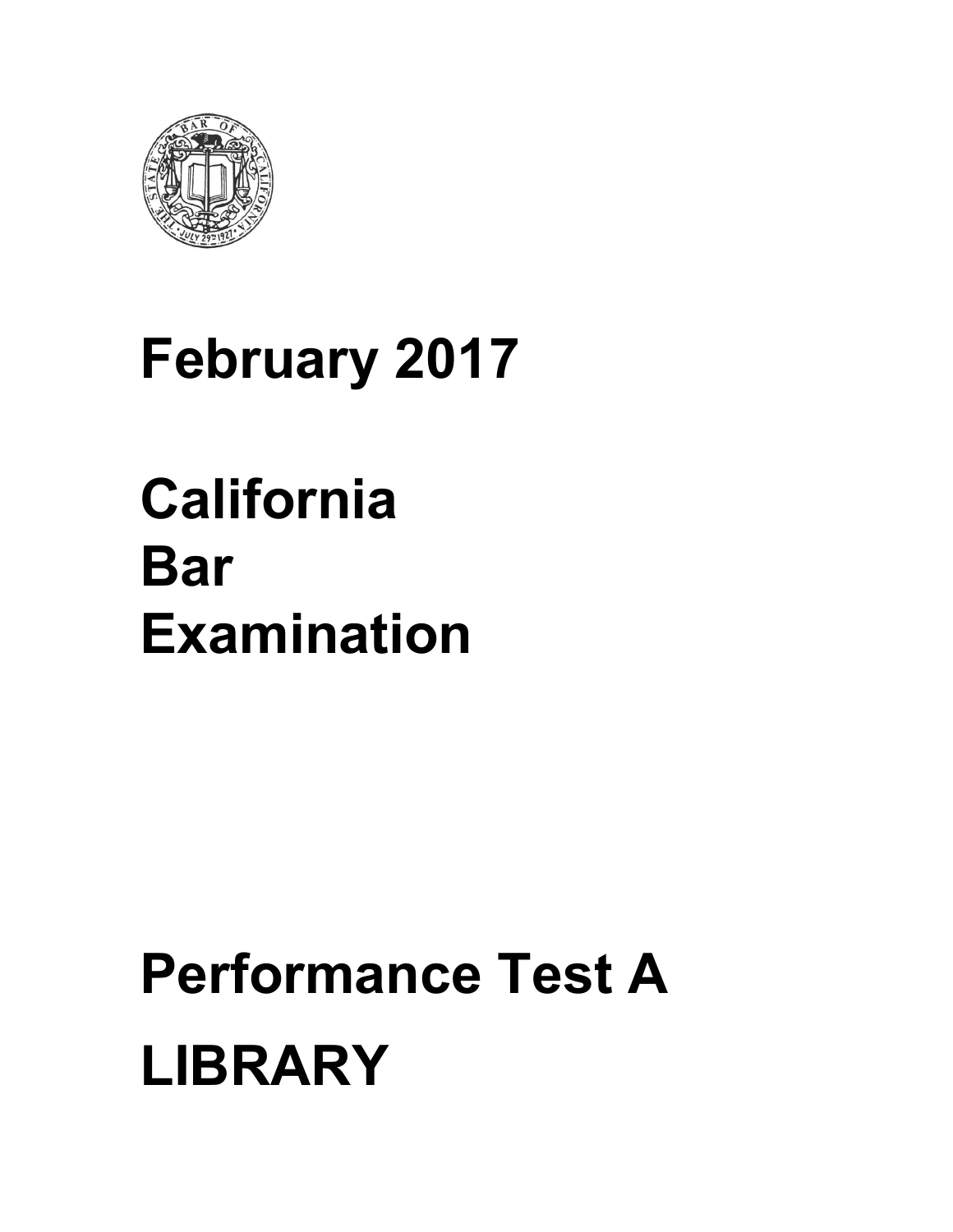## **IN RE COLUMBIA NURSES ASSOCIATION**

### **LIBRARY**

| <b>Selected Entries from the</b>        |
|-----------------------------------------|
|                                         |
| <b>Selected Provisions of the</b>       |
|                                         |
| <b>Selected Provisions of the</b>       |
|                                         |
|                                         |
| Davis v. Francis Howell School District |
|                                         |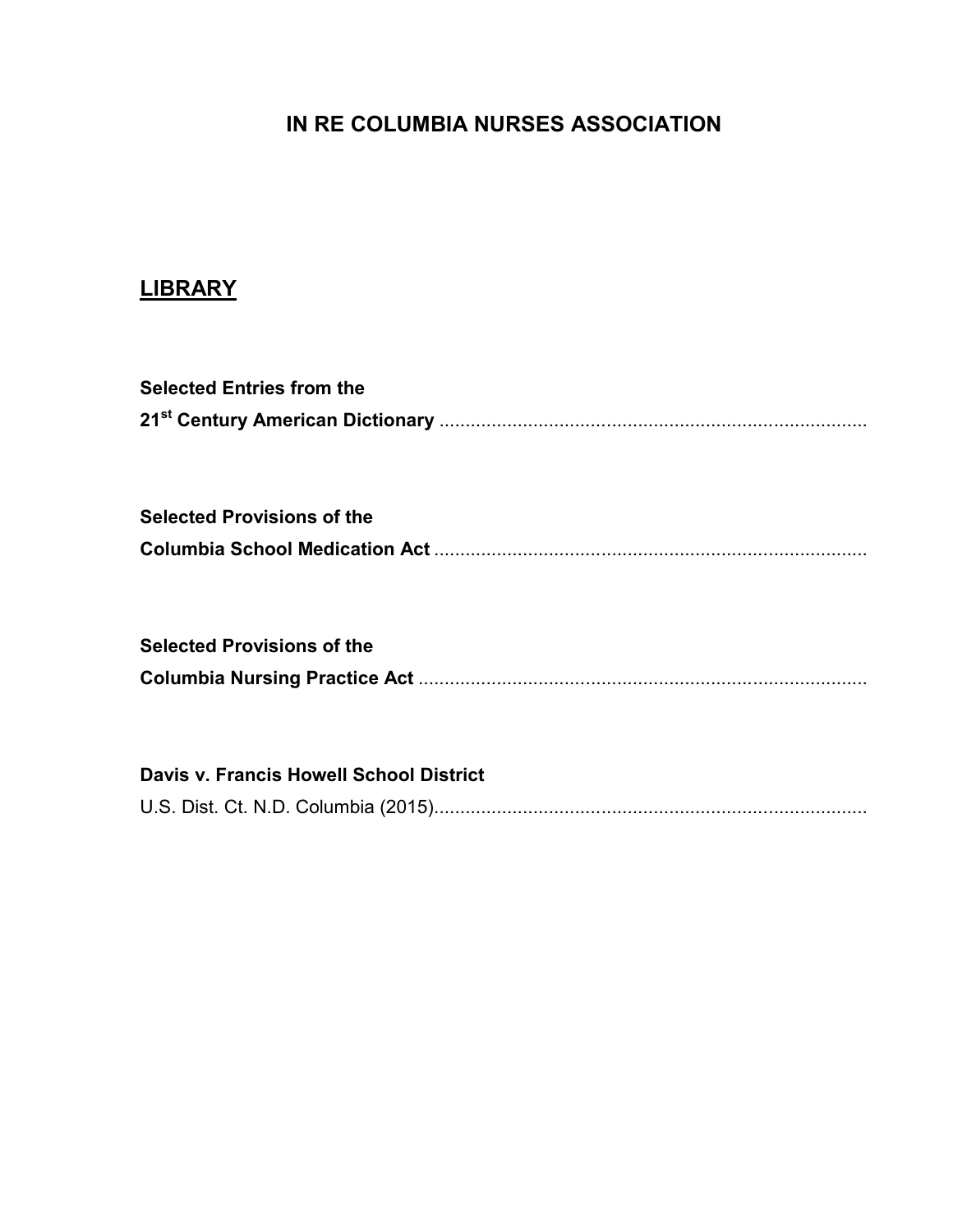## **Selected Entries from the 21st Century American Dictionary Third Edition, 2016**

#### **Administer**

ad·min·is·ter verb \əd-'mi-nə-stər\

transitive verb

1: to manage or supervise the execution, use, or conduct of <*administer* a trust fund>

2a : to mete out : dispense <*administer* punishment> b : to give ritually <*administer* the last rites> c : to give remedially by placing into or onto the body<*administer* a dose of medicine>

intransitive verb

1: to perform the office of administrator

2: to furnish a benefit : minister <*administer* to an ailing friend>

3: to manage affairs

**\* \* \* \* \***

#### **Assist**

as·sist verb \ə-'sist\

transitive verb

: to give support or aid to another by doing something for the other <*assisted* the boy with his dressing by putting on his rain boots> or by helping the other do something him- or herself <*assisted* the girl with her lessons by answering her questions>

intransitive verb

1: to give support or aid <*assisted* at the stove> <another surgeon *assisted* on the operation>

2: to be present as a spectator <the ideal figures *assisting* at Italian holy scenes — Mary McCarthy>

**\* \* \* \* \***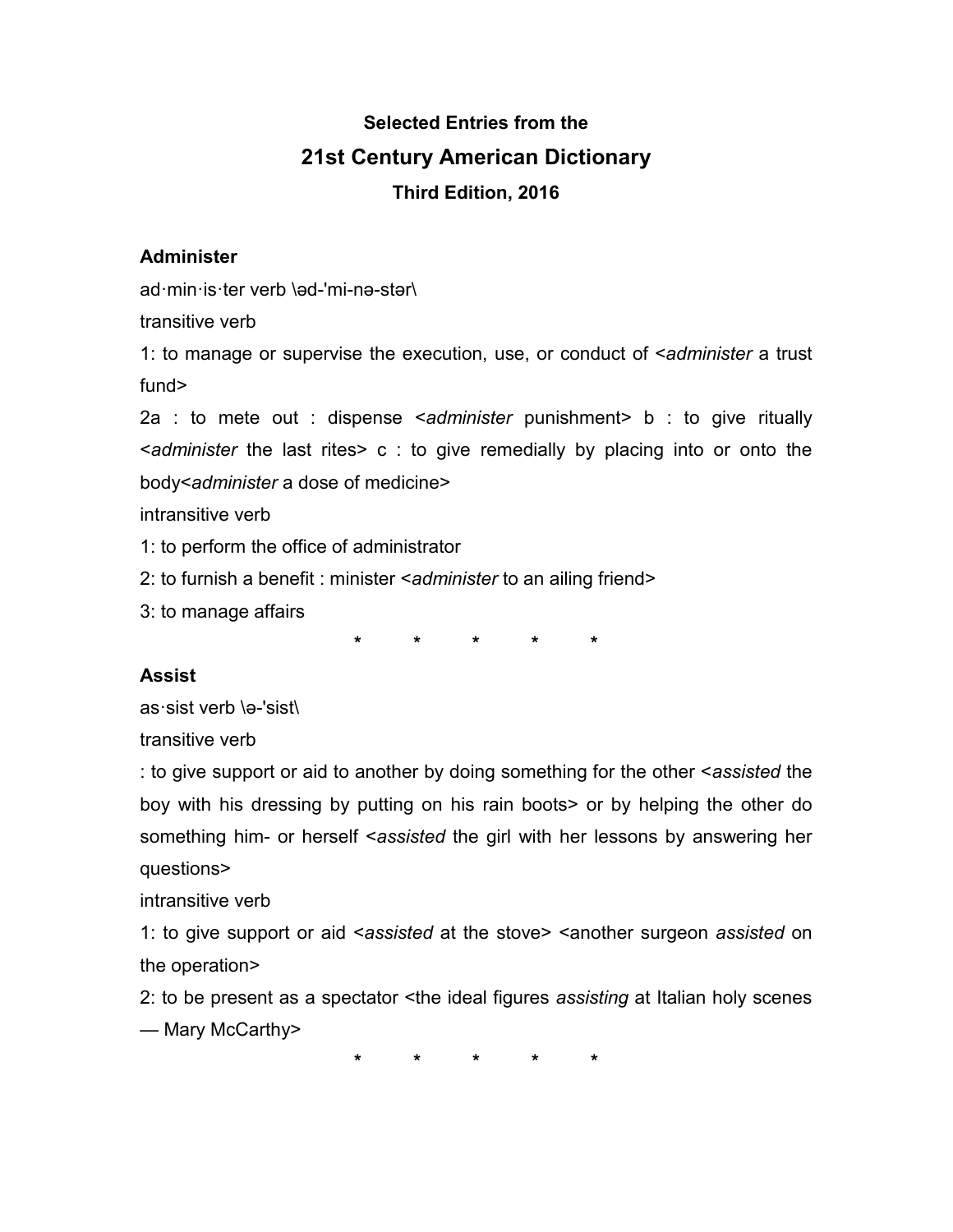## **Selected Provisions of the Columbia School Medication Act**

#### **Section 1.**

- (a) This statute may be referred to as the School Medication Act.
- (b) This statute shall be construed broadly in order to give effect to the intent of the Legislature, which is to promote the health and safety of students in the public schools of this state.
- (c) The Legislature finds that there is a severe shortage of school nurses in this state and declares that it enacts this statute to address that shortage.

#### **Section 2.**

No person shall administer medication to any student in any public school in this state.

#### **Section 3.**

- (a) Notwithstanding Section 2 of this statute, any student who is required to take medication prescribed for him or her by a physician may be assisted by a school nurse or by other school personnel, whether or not such personnel are licensed as health care professionals, if the school district receives the appropriate written statements identified in subsection (b).
- (b) In order for a student to be assisted pursuant to subsection (a), the school district shall obtain (i) written orders issued by the student's physician for the administration of the medication, detailing the name of the medication, method, amount, and conditions for its administration and (ii) written consent by the student's parent or guardian indicating a desire that the school district provide assistance to the student in the matters set forth in the written orders of the physician.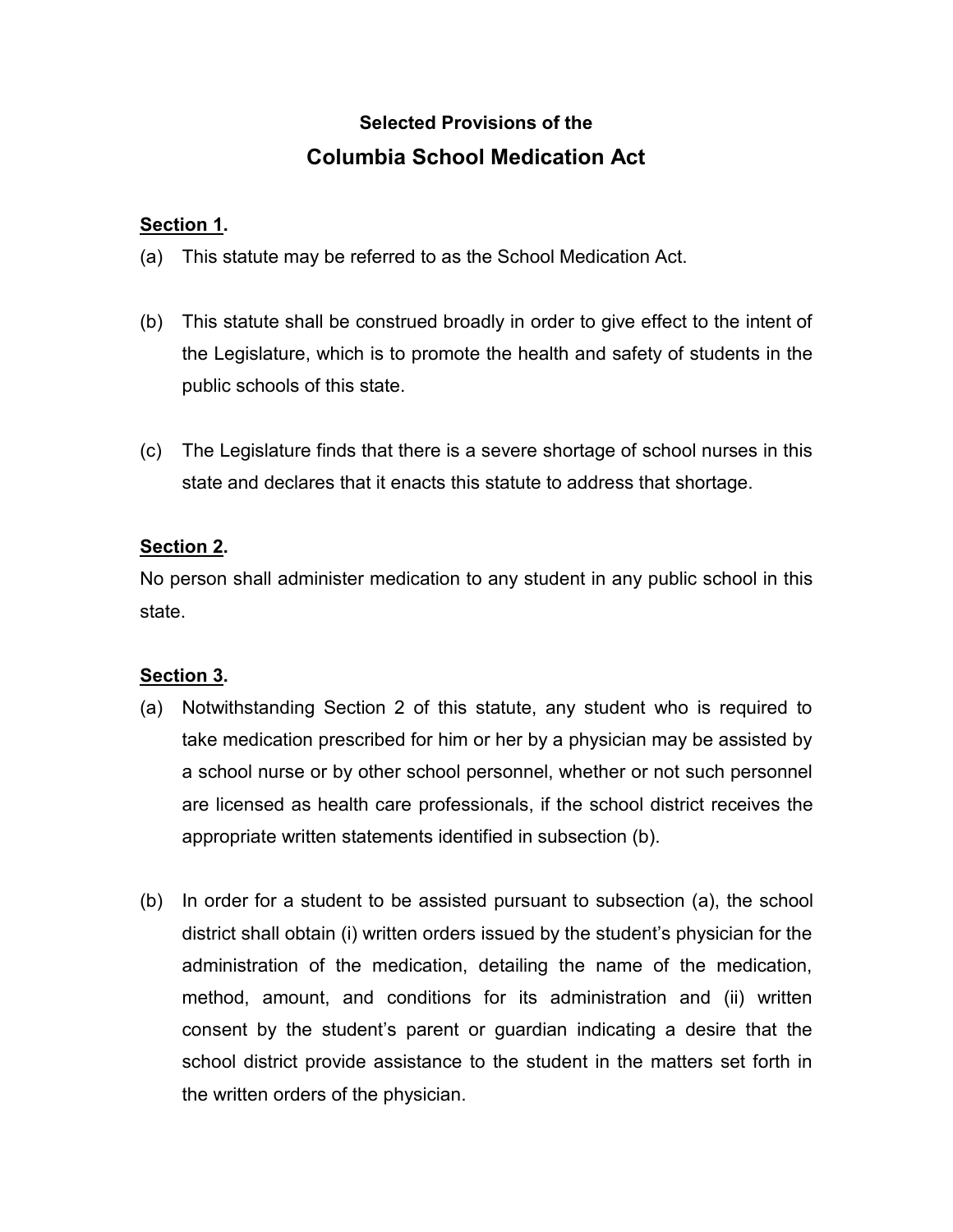#### **Section 4.**

- (a) Notwithstanding Section 2 of this statute, any student with diabetes who is required to take insulin prescribed for him or her by a physician may administer insulin to himself or herself if the school district receives the appropriate written statements identified in subsection (b).
- (b) In order for a student with diabetes to administer to himself or herself pursuant to subsection (a), the school district shall obtain (i) written orders issued by the student's physician for the self-administration of insulin, detailing the name of the insulin, method, amount, and conditions for its selfadministration and (ii) written consent by the student's parent or guardian indicating a desire that the school district allow the student to administer insulin to himself or herself in the matters set forth in the written orders of the physician.

\* \* \* \* \*

#### **Historical and Statutory Notes.**

\* \* \* \* \*

Section 3. In 2002, the Legislature passed Assembly Bill No. 481 (2002 Reg. Sess.), which would have amended Section 3 to provide that, in the absence of a school nurse, other school personnel without any license as a health care professional "shall administer assistance to students with diabetes," including "administering insulin" to them. Assem. Bill No. 481 (2002 Reg. Sess.), as enrolled Sept. 17, 2002, Section 2. The Governor vetoed Assembly Bill No. 481. In the veto message, the Governor stated that "Section 3 'already provides that any student who is required to take … medication … may be assisted by unlicensed school personnel,' and hence already authorizes such personnel to administer insulin to students with diabetes." Governor's Veto Message to Assem. on Assem. Bill No. 481 (2002 Reg. Sess.) (Sept. 26, 2002).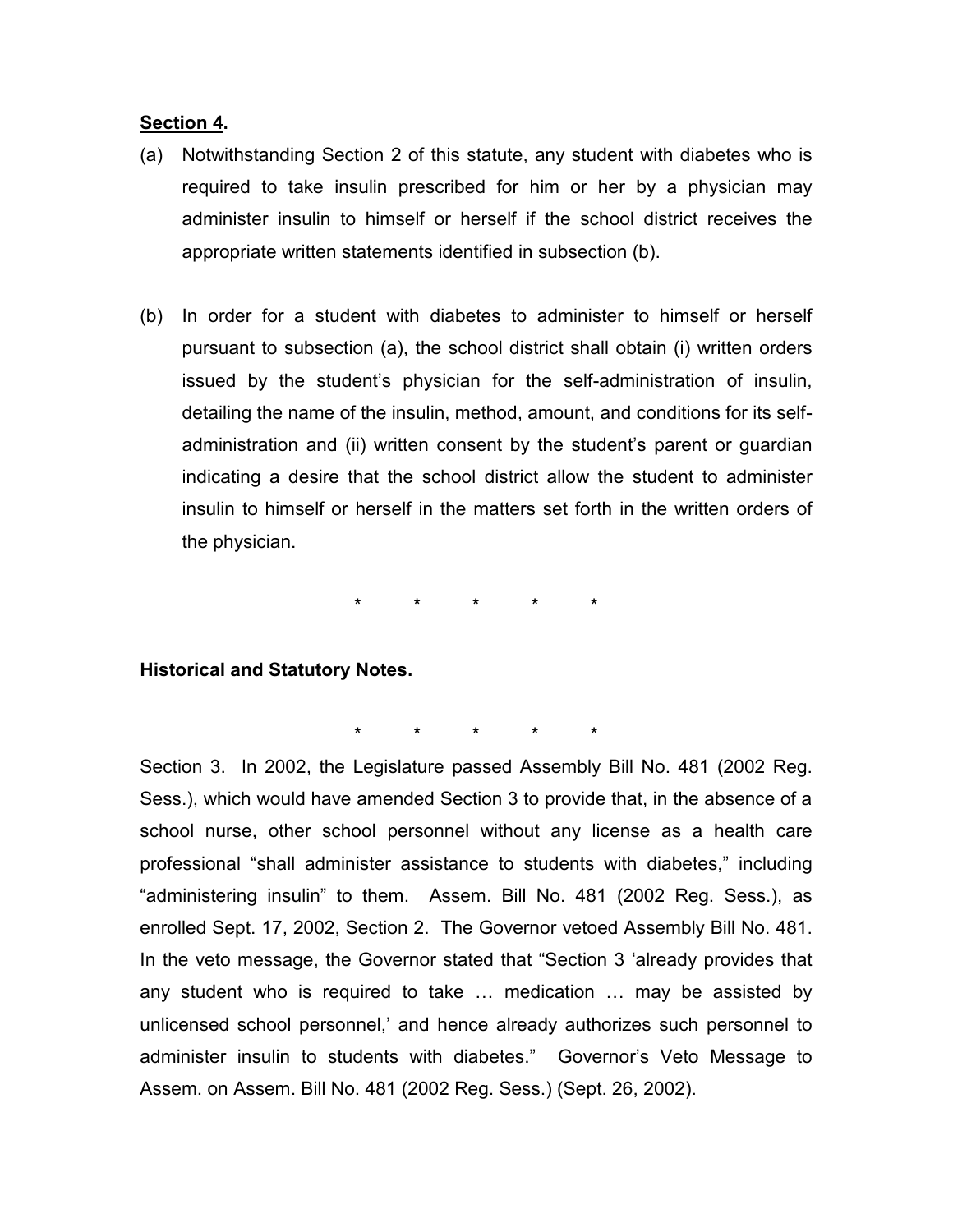## **Selected Provisions of the Columbia Nursing Practice Act**

#### **Section 1.**

This statute may be referred to as the Nursing Practice Act.

#### **Section 2.**

No person may engage in the practice of nursing in this state without a valid and current license issued by the Board of Nursing.

#### **Section 3.**

- (a) The practice of nursing within the meaning of this statute consists of those functions, including basic health care, that help people cope with difficulties in daily living that are associated with their actual or potential health or illness problems or the treatment thereof, and that require a substantial amount of scientific knowledge or technical skill. Such functions may include any and all of the following:
	- (1) Direct and indirect patient care services that ensure the safety, comfort, personal hygiene, and protection of patients; and the performance of disease prevention and restorative measures.
	- (2) Direct and indirect patient care services, including, but not limited to, the administration of medication, necessary to implement a treatment, disease prevention, or rehabilitative regimen ordered by a physician, dentist, podiatrist, or clinical psychologist.
	- (3) The performance of skin tests, immunization techniques, and the withdrawal of human blood from veins and arteries.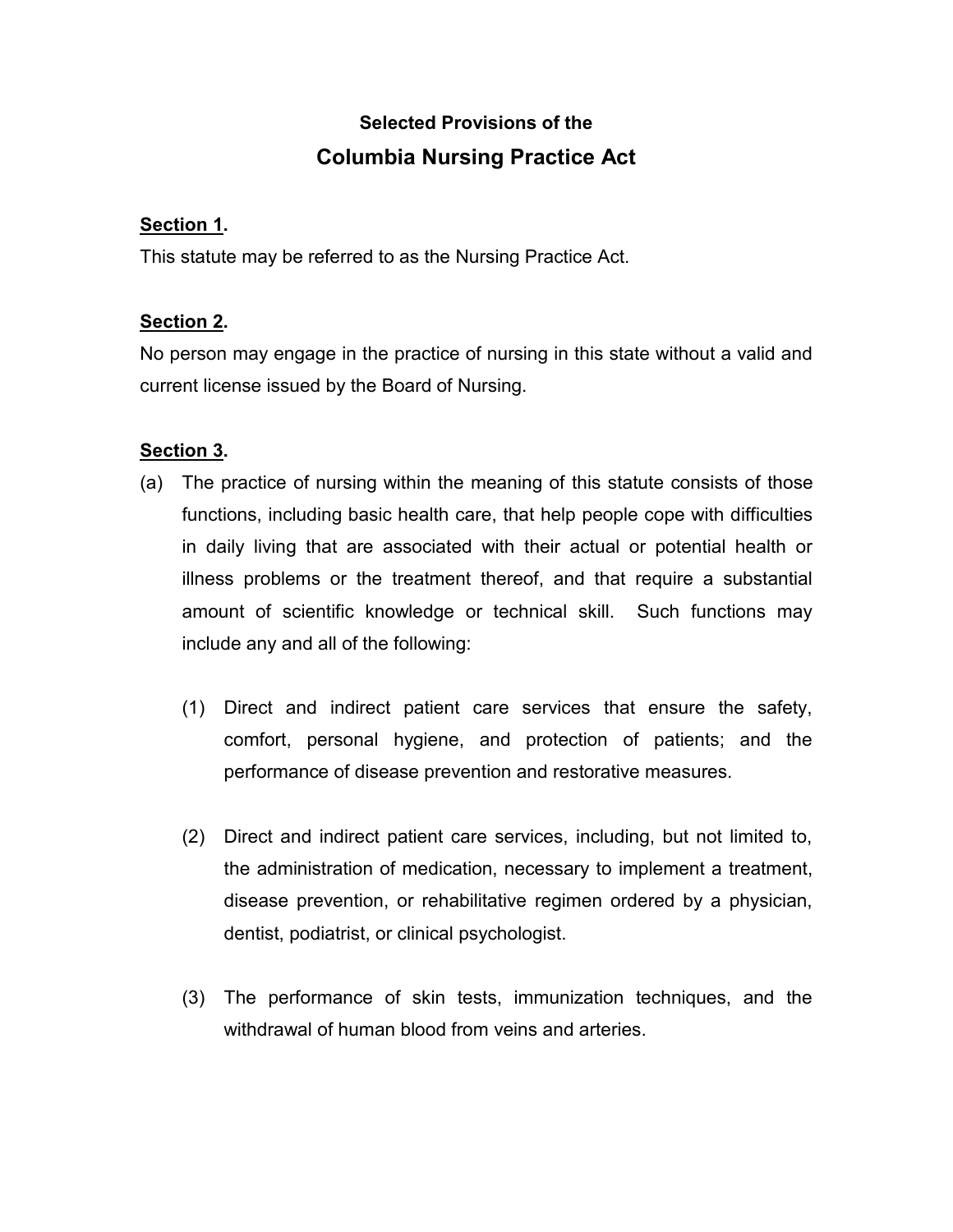(4) Observation of signs and symptoms of illness, reactions to treatment, general behavior, or general physical condition, and (i) determination of whether the signs, symptoms, reactions, behavior, or general appearance exhibit abnormal characteristics, and (ii) implementation, based on observed abnormalities, of appropriate reporting or referral or the initiation of emergency procedures.

#### **Section 4.**

This statute does not prohibit:

- (a) Gratuitous nursing of the sick by friends or members of the family.
- (b) Incidental care of the sick by domestic servants or by persons primarily employed as housekeepers.
- (c) Domestic administration of family remedies by any person.
- (d) Nursing services in case of an emergency. "Emergency," as used in this subsection, means an epidemic or public disaster.
- (e) The performance by any person of such duties as required in the physical care of a patient in accordance with orders issued by a physician, as long as such a person does not hold him- or herself out as a nurse.

\* \* \* \* \*

#### **Section 35.**

This statute shall be construed broadly in order to give effect to the intent of the Legislature, which is to promote the health and safety of the people of this state.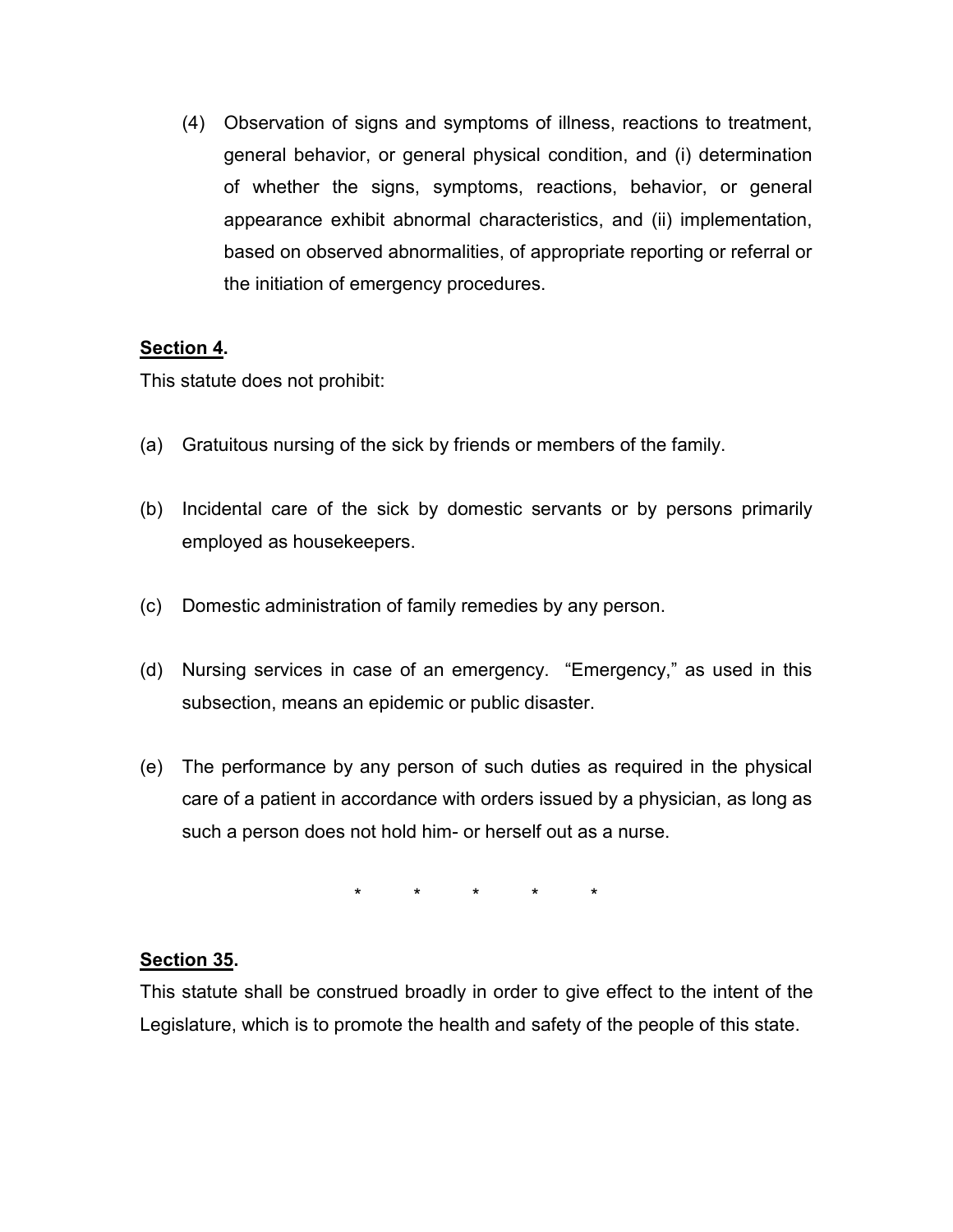## **Davis v. Francis Howell School District United States District Court for the Northern District of Columbia (2015)**

Mary and Bobby Davis sued the Francis Howell School District, claiming that its refusal to administer to their son Shane his prescribed dose of Ritalin to treat attention deficit hyperactivity disorder (ADHD) violates the Individuals with Disabilities Education Act (IDEA), 20 U.S.C. Sections 1400, et seq.

The school district has moved for summary judgment.

The law is settled. Congress enacted the IDEA as an anti-discrimination statute to grant students with disabilities a right to a free appropriate public education, with a complementary right to health care services, at no cost to themselves or their families, in order to enable them to take full advantage of educational opportunities equally with their peers. Congress stated the IDEA's purpose as to include "ensur[ing]" that "all children with disabilities have available to them a free appropriate public education that emphasizes special education and related" health care and other "services designed to meet their unique needs and prepare them for further education, employment, and independent living." 20 U.S.C. Section 1400(d)(1)(A). The health care services to which students with disabilities have a right include the administration of needed medication. 34 C.F.R. Section 300.34(c)(13). Any prohibition in state law that stands as an obstacle to the accomplishment of Congressional objectives is preempted under the Supremacy Clause of the United States Constitution. *Hines v. Davidowitz* (U.S. Supreme Ct. 1941).

The evidence is undisputed. Suffering as he does from ADHD, Shane is a student with a disability. His physician has prescribed a daily dosage of 360 milligrams of Ritalin to control his symptoms of ADHD, up to 120 milligrams of which must be administered during the school day in one or two doses. The school nurse at Shane's school had been administering his school-time dose of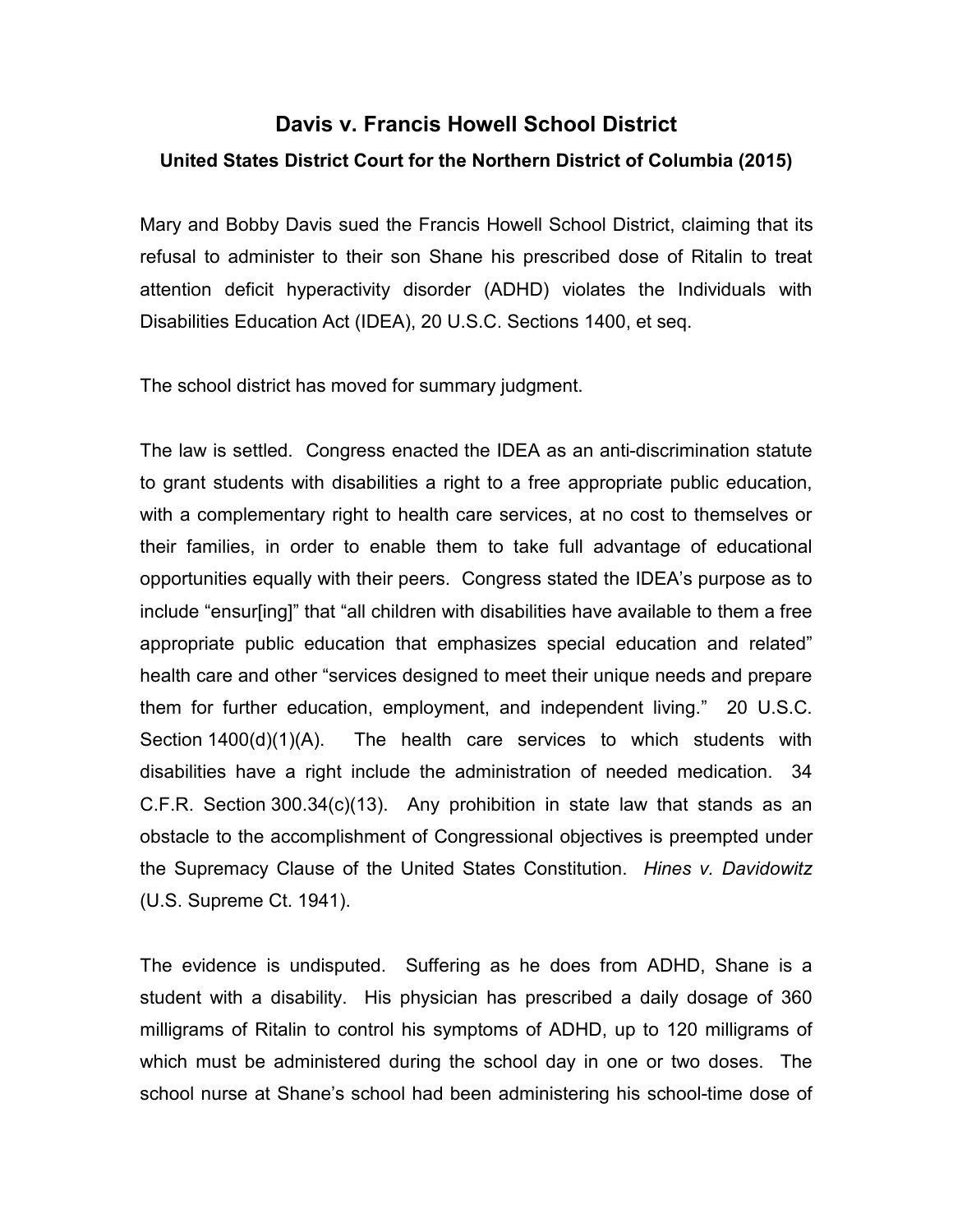Ritalin for over a year when she expressed concern to Mrs. Davis that the dose might be dangerous because it far exceeded the recommended maximum dosage of 60 milligrams stated in the Physician's Desk Reference, which is the leading authoritative source of drug information approved by the Food and Drug Administration. Under the Columbia Medication Review Act, a "school nurse has the right and obligation to refuse to give any medication in excess of the recommended maximum dosage as stated in the Physician's Desk Reference." Medication Review Act Section 3. In accordance with the statute, the school nurse at Shane's school refused to continue to administer his school-time dose of Ritalin. The school district offered to allow the Davises to come to school to administer the medication themselves, but they refused the offer.

In moving for summary judgment, the school district argues that there is no genuine dispute as to any material fact and that it is entitled to judgment as a matter of law because Shane was not denied any right under the IDEA.

For the school district's summary judgment motion, the threshold issue—which turns out to be dispositive—involves the proper construction of the IDEA and the Medication Review Act.

In construing a statute, a court undertakes a single fundamental task, which is to effectuate the intent of the legislative body. *Smith v. District Court* (15th Cir. 2006). It begins with the language of the statute. *Cummins, Inc. v. District Court* (15th Cir. 2005). In doing so, it takes the statute's words as it finds them, giving them their usual and ordinary meaning. *Id.* Not only does it begin with the words of the statute, it also ends with them if they are unambiguous. *Id.* But if the words of the statute are ambiguous, it proceeds to extrinsic materials including legislative history and background facts. *Smith*, *supra*. In resolving any ambiguity that might remain in the words of the statute, it adopts a reading of the statute that yields reasonable results and rejects a reading that yields unreasonable ones. *Id*. Among other things, it avoids reading the statute in such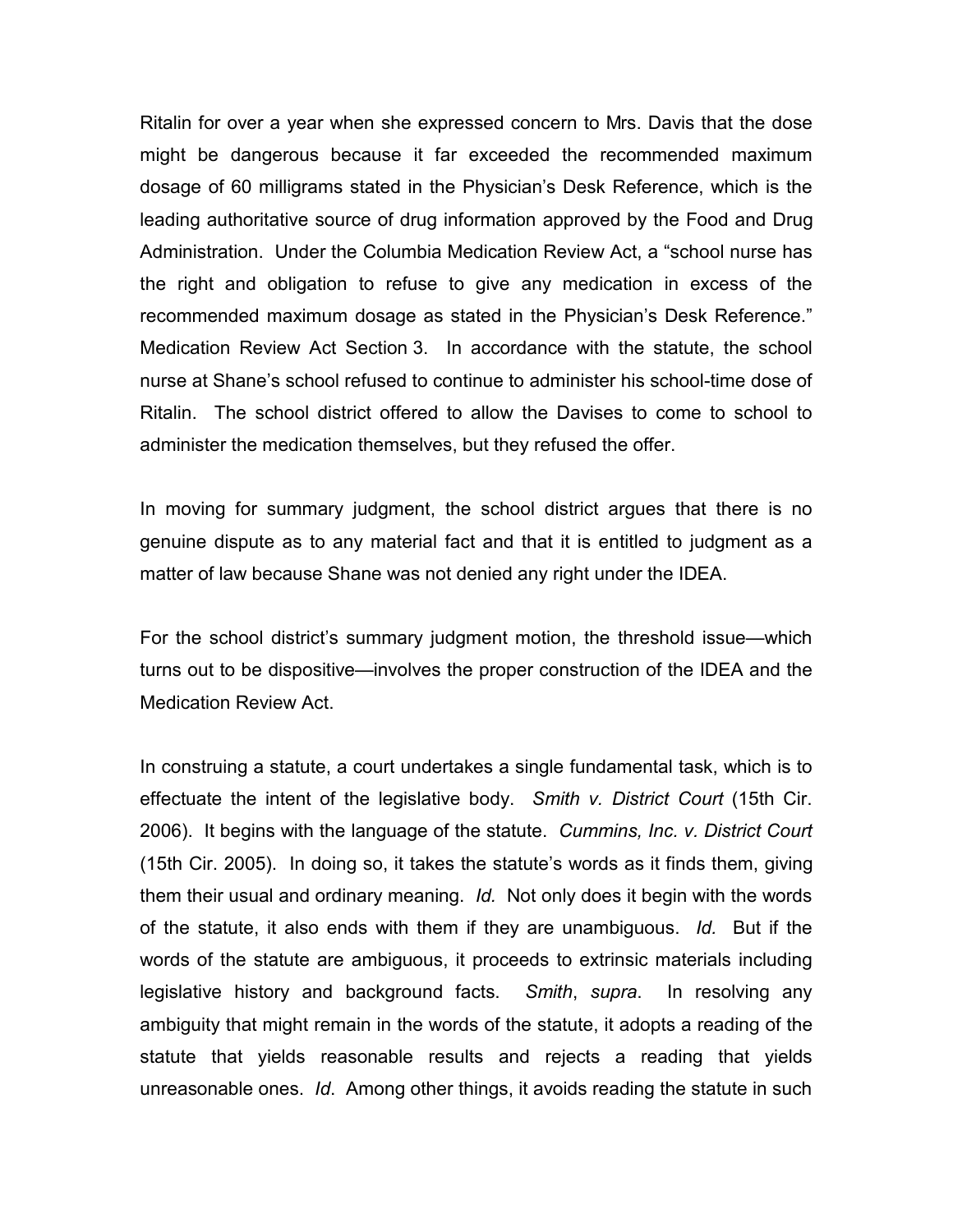a way as to set up an obstacle to the accomplishment of Congressional objectives and would thereby avoid preemption. *Santa Clara County Local Transportation Authority v. Guardino* (15th Cir. 1995).

Although Congress intended to grant students with disabilities a right to receive the administration of needed medication by means of the IDEA, there is absolutely *no* language in the IDEA that could conceivably be read to grant *any* student with *any* disability a right to receive even needed medication *in a potentially dangerous dosage*. As noted, the IDEA's purpose includes "ensur[ing]" that "all children with disabilities have available to them a free appropriate public education that emphasizes special education and related" health care and other "services," such as administration of needed medication, "designed to meet their unique needs and prepare them for further education, employment, and independent living." 20 U.S.C. Section 1400(d)(1)(A). Not a word of the IDEA's language supports the existence of any right to receive medication in a potentially dangerous dosage. Quite the contrary. The IDEA's language precludes the existence of any such right because the IDEA aims to further the welfare of children with disabilities, not to undermine it.

And even if the language of the IDEA were ambiguous on this score—and it is not—there is *no* extrinsic material supporting a reading that the IDEA granted *any* student with *any* disability a right to receive even needed medication *in a potentially dangerous dosage*. That is hardly surprising, since, as indicated, the IDEA aims to further, not undermine, the welfare of children with disabilities.

In attempting to avoid summary judgment, the Davises ignore the IDEA itself. Instead, they argue that the language of the Medication Review Act is ambiguous in stating that a "school nurse has the right and obligation to refuse to give any medication in excess of the recommended maximum dosage as stated in the Physician's Desk Reference" (Medication Review Act Section 3) and that, if it were read in accordance with the apparent meaning of its words, it would set up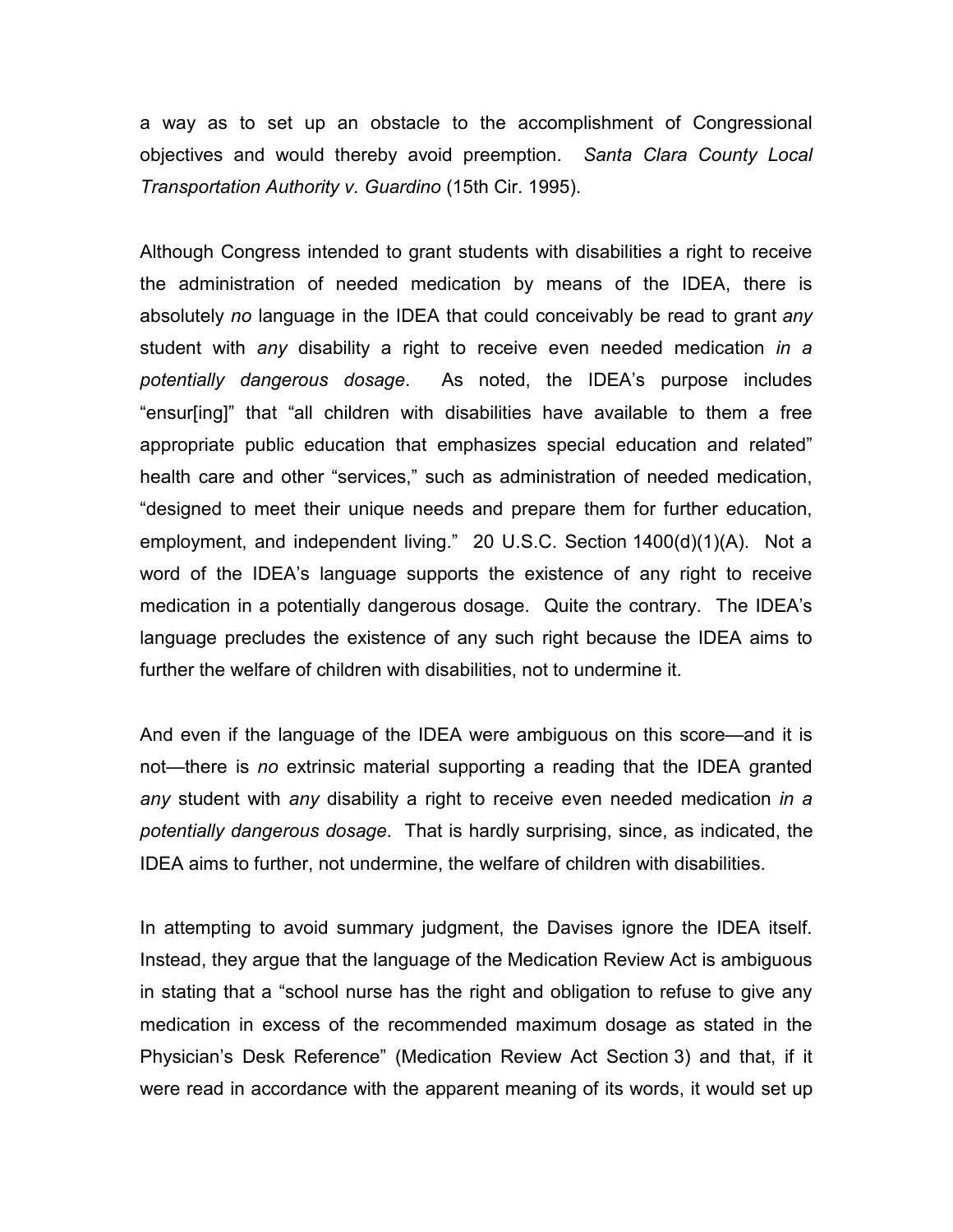an obstacle to the accomplishment of Congressional objectives in the IDEA and would thereby suffer preemption. We disagree. There is nothing ambiguous about the language of the Medication Review Act. Nor does the Medication Review Act's language constitute an obstacle to any Congressional objectives in the IDEA. As stated, the IDEA does not grant *any* student with *any* disability a right to receive even needed medication *in a potentially dangerous dosage.* Practically by definition, a dosage of any medication that is in excess of the recommended maximum dosage as stated in the Physician's Desk Reference is a potentially dangerous dosage.

Because, under the law and the evidence, Shane was not denied any right under the IDEA, there is no genuine dispute as to any material fact and the school district is entitled to judgment as a matter of law. We accordingly grant the school district's motion for summary judgment and enter judgment in its favor.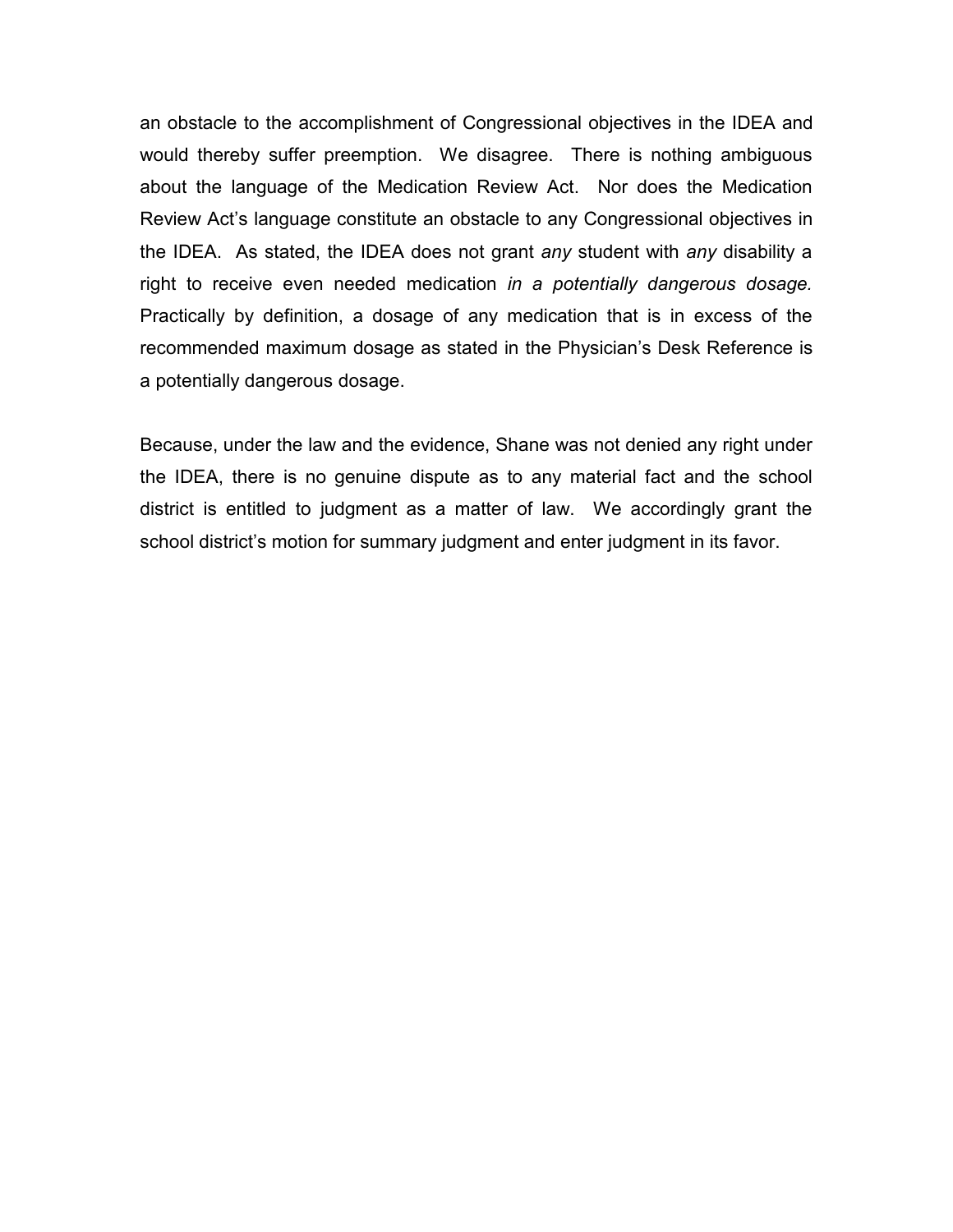#### **1) Please type the answer to PT-A below.** *(Essay)*

James Wood, Esq. STATE OF COLUMBIA DEPARTMENT OF EDUCATION OFFICE OF THE GENERAL COUNSEL 300 King Street Springfield, Columbia jwood@cde.columbia.gov

February 21, 2017

Marilyn Cones, Esq. Associate General Counsel Columbia Nurses Association 2000 Franklin Street Mapleton, Columbia

Re: Legal Advisory

Dear Ms. Cones,

This letter is in response to your letter dated February 16, 2017 regarding the Legal Advisory on the Administration of Insulin to Students with Diabetes I issued our school district superintendents on February 10, 2017. After a careful review of the points and authorities in your letter, the Columbia Department of Education (Department) has determined that the Columbia Nurses Association's (CNA) position is not legally sound. First, the Columbia School Medication Act *expressly* authorizes unlicensed school personnel to administer insulin to diabetic students. Second, the Columbia Nursing Practice Act prohibits unauthorized individuals from holding themselves out as nurses while conducting the full range of nurse duties, not the administration of insulin to diabetics. Third,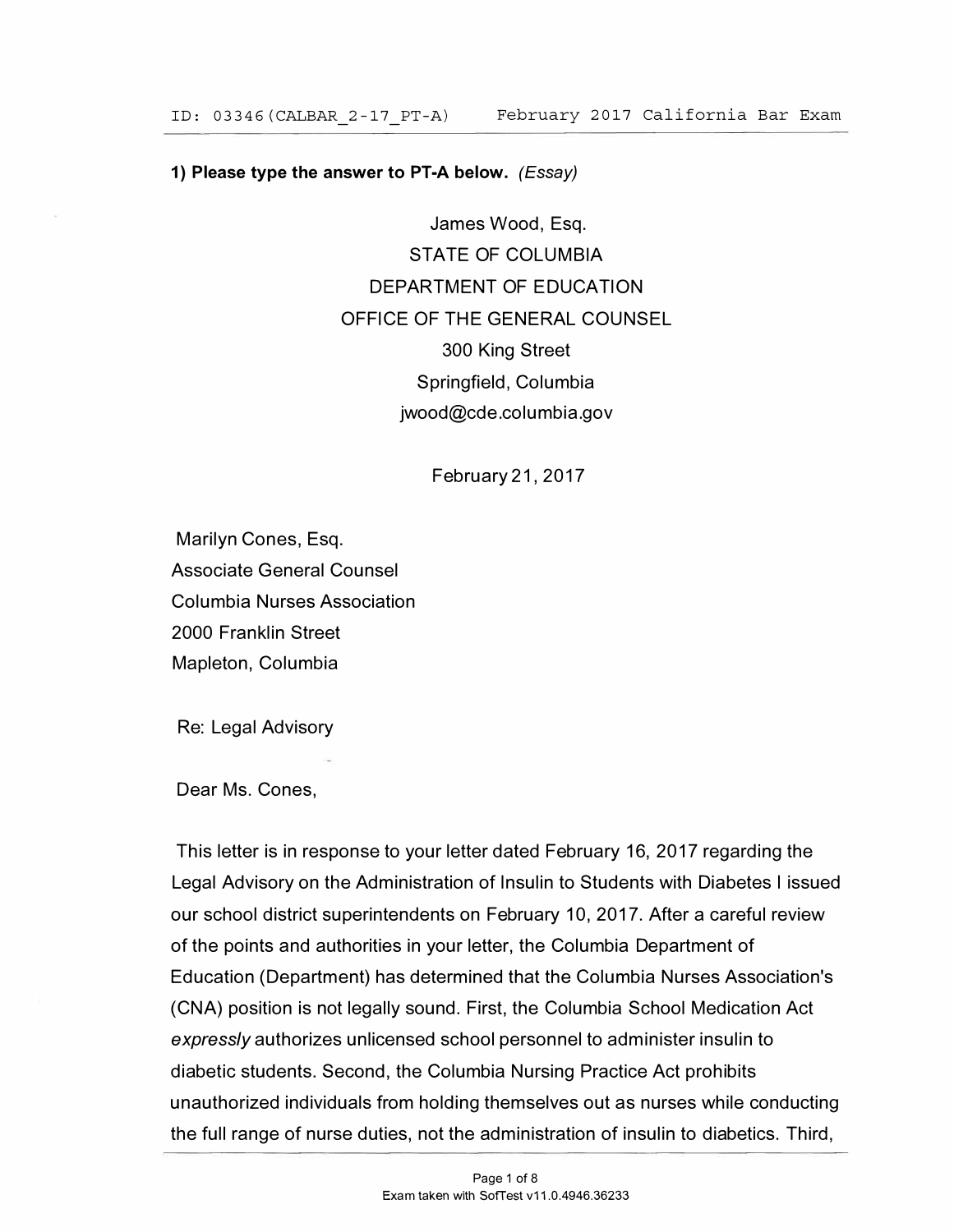#### ID: 03346(CALBAR 2-17 PT-A) February 2017 California Bar Exam

the Department need not contest the CNA's position that IDEA does not displace state statutes as no such inconsistencies arise. Finally, the Department contends that diabetic students, parents, and physicians who expressly authorize unlicensed school personnel to administer insulin to those diabetics may actually need those personnel to administer insulin, contrary to the position in your letter. Thus the Department respectfully declines the CNA's demand to withdraw the Legal Advisory.

1. Unlicensed School Personnel Expressly Authorized to Administer Insulin to Diabetic Students

The Department disagrees with the CNA's position that the School Medication Act -- despite its plain language expressly providing as such -- does not authorize unlicensed school personnel to administer insulin to diabetic students. As support for this position, you cite Section 3(a) of the School Medication Act. Indeed, that section exempts unlicensed school personnel from the prohibition in Section 2. Section 2 notably states, "No person shall *administer* medication to any student in any public school in this state." (emphasis added). While Section 3(a) does read that students may be "assisted" by exempted personnel, the CNA has not demonstrated the statutory meaning of the word "assisted" to prohibit assisting a diabetic by administering insulin, nor will it be able to. If the subsection drew such an impasse between administering insulin and assisting diabetic students in self-administering insulin, I have no doubt you would have demonstrated as such in your letter.

The Department finds that a court is also unlikely to support the CNA's interpretation of the statutory scheme. "In construing a statute, a court undertakes a single fundamental task, which is to effectuate the intent of the legislative body. It begins with the language of the statute. In doing so, it takes the statute's words as it finds them, giving them their usual and ordinary meaning..." Davis v. Francis Howell School District (U.S. Dist. Ct., N.D.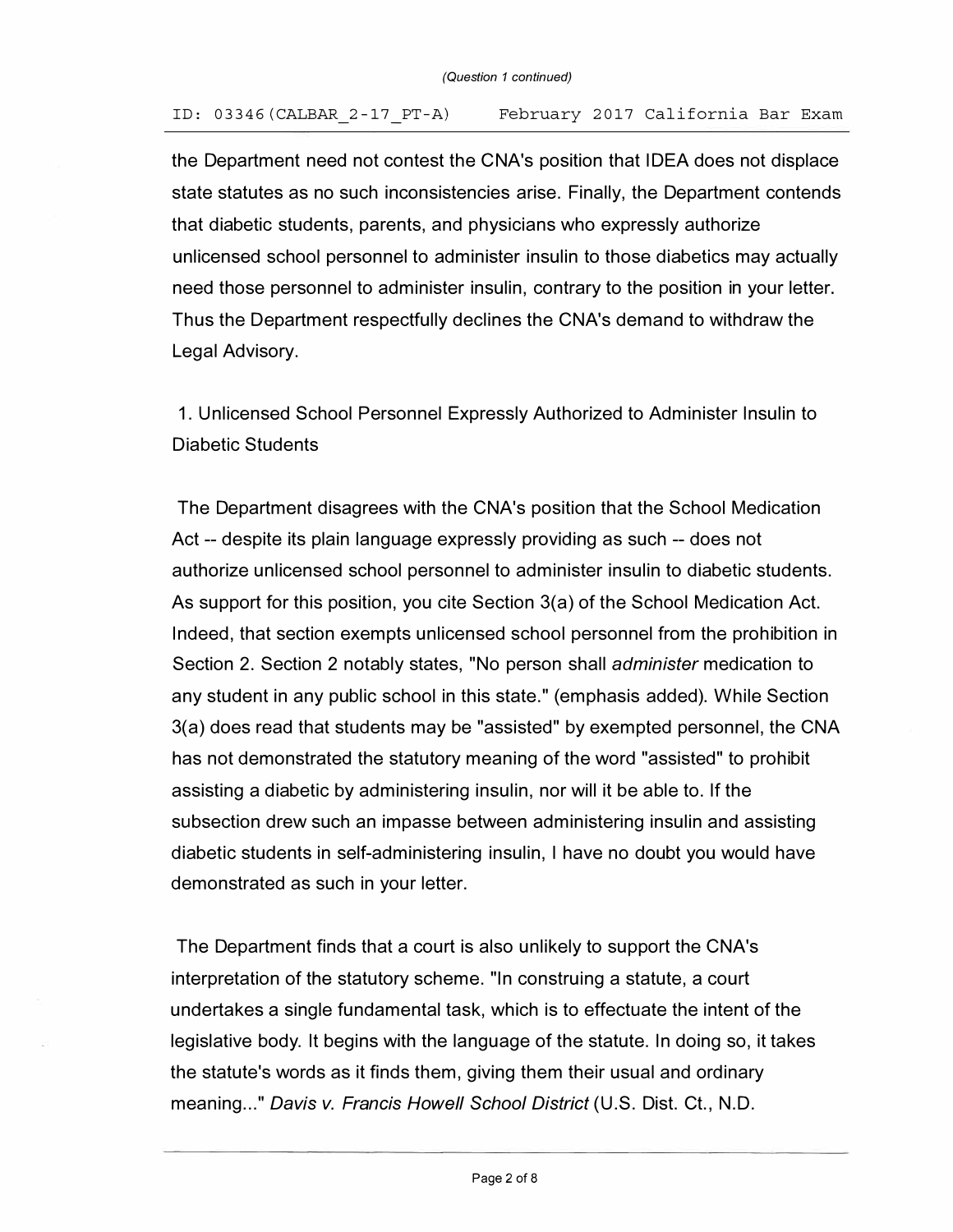#### ID: 03346(CALBAR 2-17 PT-A) February 2017 California Bar Exam

Columbia, 2015) (citations omitted). While this federal ruling may not immediately control a state court's potential ruling on the statutes in question, we find that a state court is also unlikely to have a contrary method of interpreting statutes. Consulting a dictionary further indicates that the word "assist" does not preclude a meaning of completing an action on behalf of another, defining it as "to give support or aid to another by doing something for the other ... *or* by helping the other do something him- or herself." 21st Century, American Dictionary (2016 3d Ed.). While we do not contest the legality of an unlicensed school personnel's assistance with a diabetic student's self-administration of insulin, it is unreasonable to interpret the statutory scheme to mean that those personnel are exempt from assisting self-administration of insulin while prohibited from administering insulin with the students, parents, and physicians' permission.

"But if the words of the statute are ambiguous, it proceeds to extrinsic materials including legislative history and background facts." *Davis, supra* (citations omitted). While we do not find the statute ambiguous, a court considering your use of the statutory amendment's historical veto would also have to consider the official explanation for that veto. "Section 3 'already provides that any student who is required to take ... medication ... may be assisted by unlicensed school personnel, ' and hence already authorizes such personnel to administer insulin to students with diabetes." Governor's Veto Message to Assem. on Assem. Bill No. 481 (2002 Reg. Sess.) (Sept. 26, 2002). In executing the veto you cited, the governor further demonstrated the lack of ambiguity in the statute, and explained that the primary purpose of the veto was to prevent redundant legislation.

"In resolving any ambiguity that might remain in the words of the statute, [a court] adopts a reading of the statute that yields reasonable results and rejects a reading that yields unreasonable ones." *Davis, supra* (citations omitted). In addition to Section 2's indication that the subsequent use of "assisted" refers to administering medication, Subsection (b), Section 3 requires the school district to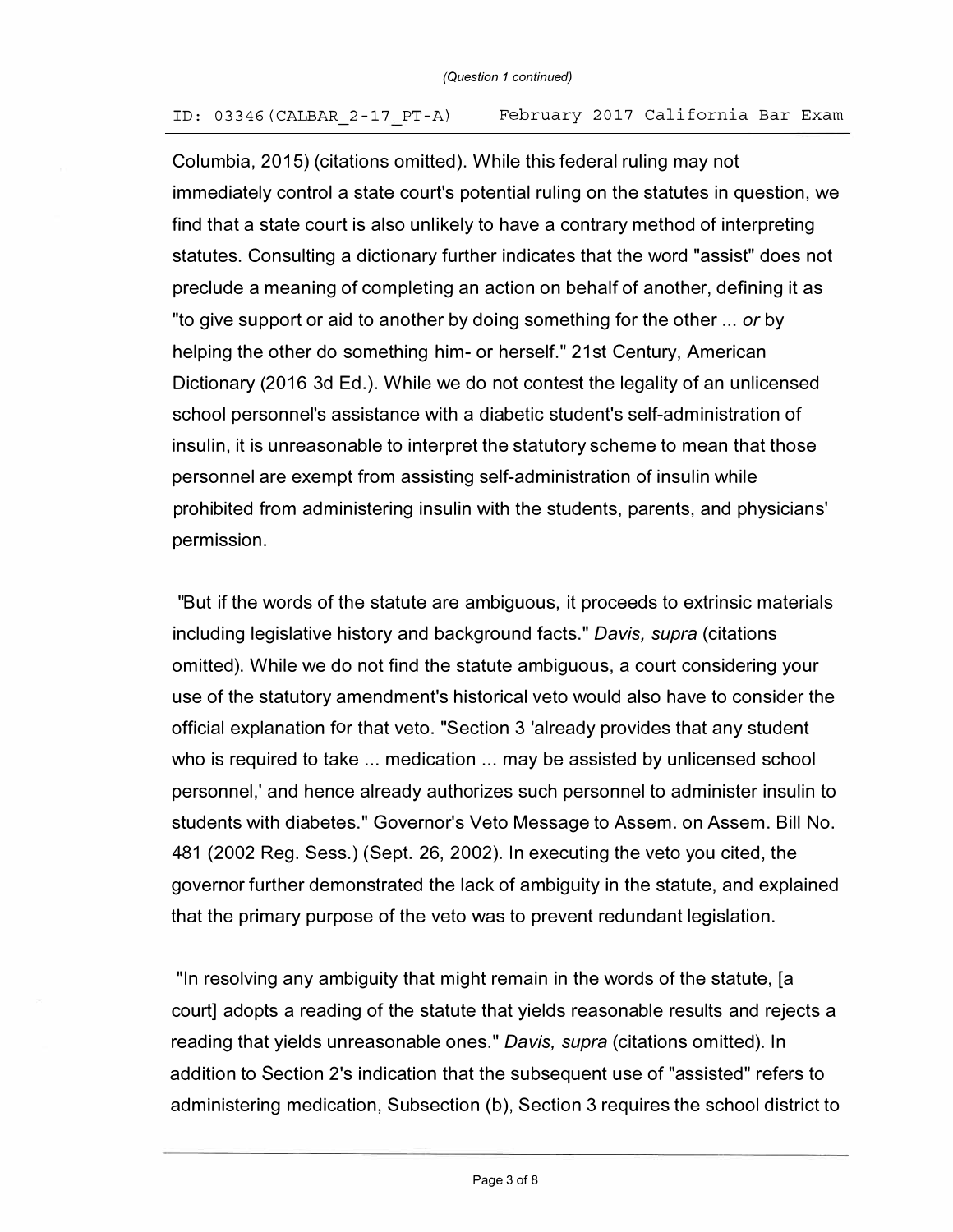#### ID: 03346(CALBAR 2-17 PT-A) February 2017 California Bar Exam

obtain the written orders of the student's physician "for the administration of the medication detailing the ... conditions for its administration [and] written consent by the student's parent or guardian indicating a desire that the school district provide assistance to the student. .. " To interpret the statutory scheme in a way that would prohibit the school district from carrying out the specific instructions of a diabetic student, her physician(s), and her parent(s) to administer insulin is an entirely unreasonable result.

Further reading of the statutory scheme shows that assistance to students' selfadministering of insulin is expressly provided for in Section 4. The statutory interpretation relied upon in your letter would mean that the legislation redundantly provided for the exact same assistance in two consecutive sections. This again is an unreasonable result, and inconsistent with how a court would interpret the legislation. I relied upon a more reasonable interpretation in my Legal Advisory, that understands these two consecutive sections to provide for our personnel's administering of insulin as well as assistance to students' selfadministering of insulin.

2. Nursing Practice Act Prohibits Unauthorized Individuals from Holding Themselves Out as Nurses, Not Administering Insulin to Diabetics

The Department further disagrees with the CNA's position that "unlicensed school personnel would necessarily be engaging in the [unauthorized] practice of nursing, since the practice of nursing includes the administration of medication." Based upon this rationale, each individual service provided for in the Nursing Practice Act is strictly prohibited conduct by persons not licensed as nurses. This is not so. "The practice of nursing within the meaning of this statute ... the treatment [of actual or potential health or illness problems] that require a substantial amount of scientific knowledge or technical skill. Such functions *may*  include any *and all* of the following..." Section 3(a) (emphasis added). With the understanding that nurses often have to perform unskilled lay services as well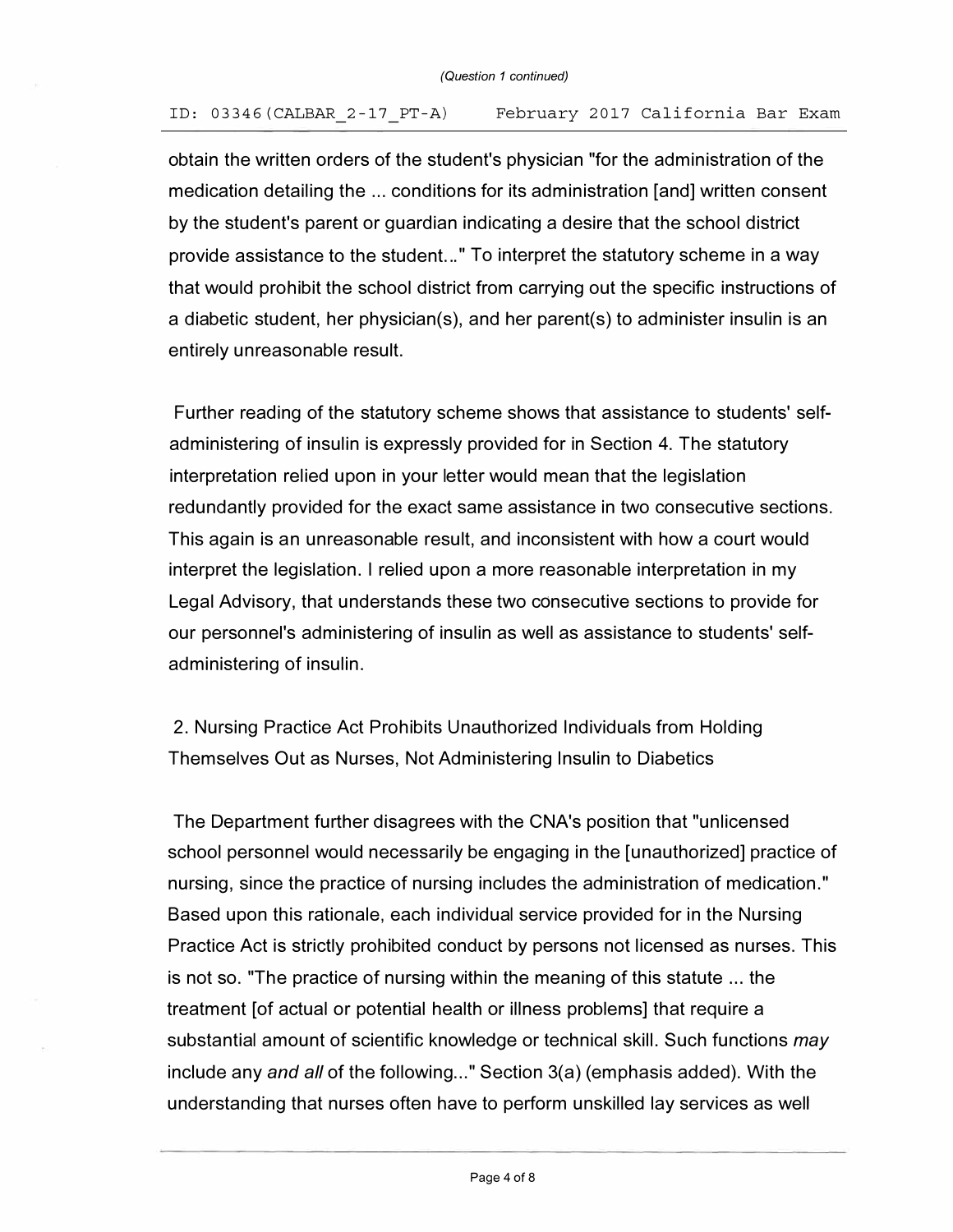ID: 03 346(CALBAR\_2-17\_PT-A) February 2 017 California Bar Exam

special technical services, the Nursing Practice Act is carefully worded to help define the profession without penalizing, for example, school personnel from executing the orders of a student's physician and parents.

The statutory scheme is not unlike the laws governing unauthorized practice of law that you are likely familiar with. As you noted, it "does not prohibit ... performance by any person of such duties as required in the physical care of a patient in accordance with orders issued by a physician." Section 4(e). The CNA's position that the administering of insulin to diabetic students "would necessarily be engaging in the practice of nursing" is unsupported. The circular logic provided, that "since the practice of nursing includes the administration of medication," would result in the strict prohibition of "care services that ensure the safety, comfort, personal hygiene, and protection of [sick persons]." Section 3(a) (1 ). Again, this is an unreasonable interpretation, and the Department finds that a court would not favor your rationale.

For comparison, a court might entertain a claim that this law waas violated if a layperson were to conduct "the performance of skin tests, immunization techniques, and the withdrawal of human blood from veins and arteries." Section 3(a)(3). But as you concede, the statute expressly provides for a number of exceptions, the broadest of which includes "any person ... in accordance with orders issued by a physician, as long as such a person does not hold him- or herself out as a nurse." Section 4(e). Read together, the clear purpose of these statutes is to maintain the standard of the nursing profession, rather than to prohibit a wide array of services including lay services.

3. The IDEA Right to Medication Is Consistent with School Medication Act Authorization to Administer Insulin

The Department's reasonable interpretation of the state statutory schemes results in an accordance with the Individuals with Disabilities Education Act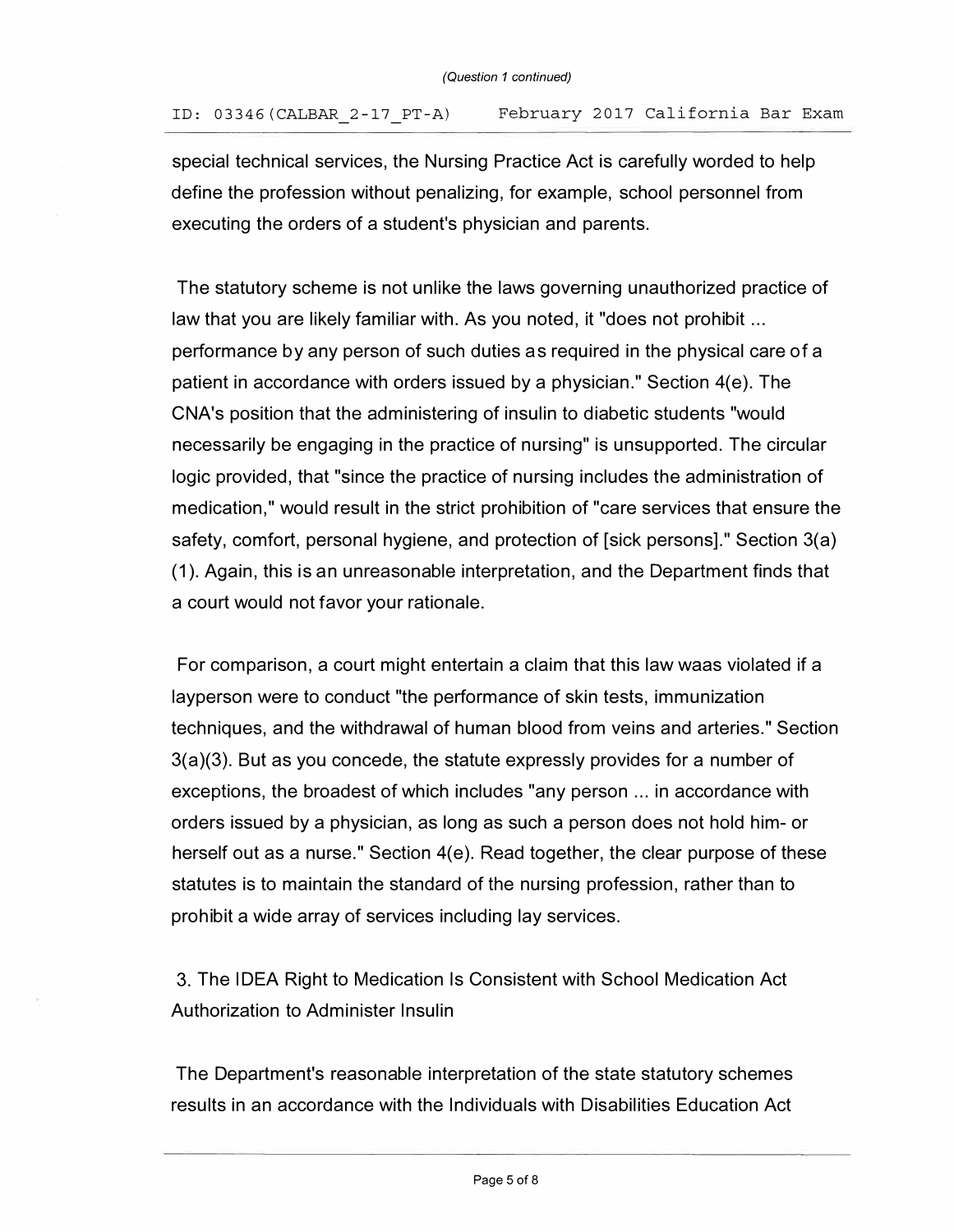#### ID: 03346(CALBAR\_2-17 PT-A) February 2017 California Bar Exam

(IDEA), rather than conflicting with it. As set out above, we understand the legislation to empower school personnel in their roles supporting students with disabilities, not to limit it. As such is the case, we need not dispute your contention that the IDEA "does not displace state statutes." Further, you contend that IDEA does not "grant students with disabilities any right to medication except as needed." This contention seems to ignore the fact that medications are, by their very definitions, needed. It also ignores the case law cited in your letter for that very proposition. "The health care services to which students with disabilities have a right include the administration of needed medication." *Davis, supra,*  citing 34 C.F.R. Section  $300.34(c)(13)$ .

The Department of Health and Human Services (DHHS) resource you included also seems to disagree with your position. Although you cited it for the proposition that the IDEA does not displace state statutes, it also serves to explain the unreasonable risk that would result by prohibiting school personnel from administering insulin to diabetic students. "Diabetes must be managed 24 hours a day, 7 days a week... that means careful monitoring of [diabetic] students'] blood glucose levels throughout the school day. It also means administering multiple doses of insulin by injection ... in order to enable them to survive." U.S. Dept. of Health and Human Services, *Helping the Student with Diabetes Succeed: A Guide for School Personnel (Sept. 1, 2016) (DHHS).* Again, we find that there is no conflict between the IDEA and the School Medication Act. To the contrary, they both seem to indicate that our state and federal legislators have designed these laws to expand services for diabetic students, rather than restrict them.

4. Diabetic Students Expressly Authorizing School Personnel to Administer Insulin May Need School Personnel to Administer Insulin

Finally, the Department must address your letter's disturbing claim that "[o]f course, no student with diabetes needs insulin administered by unlicensed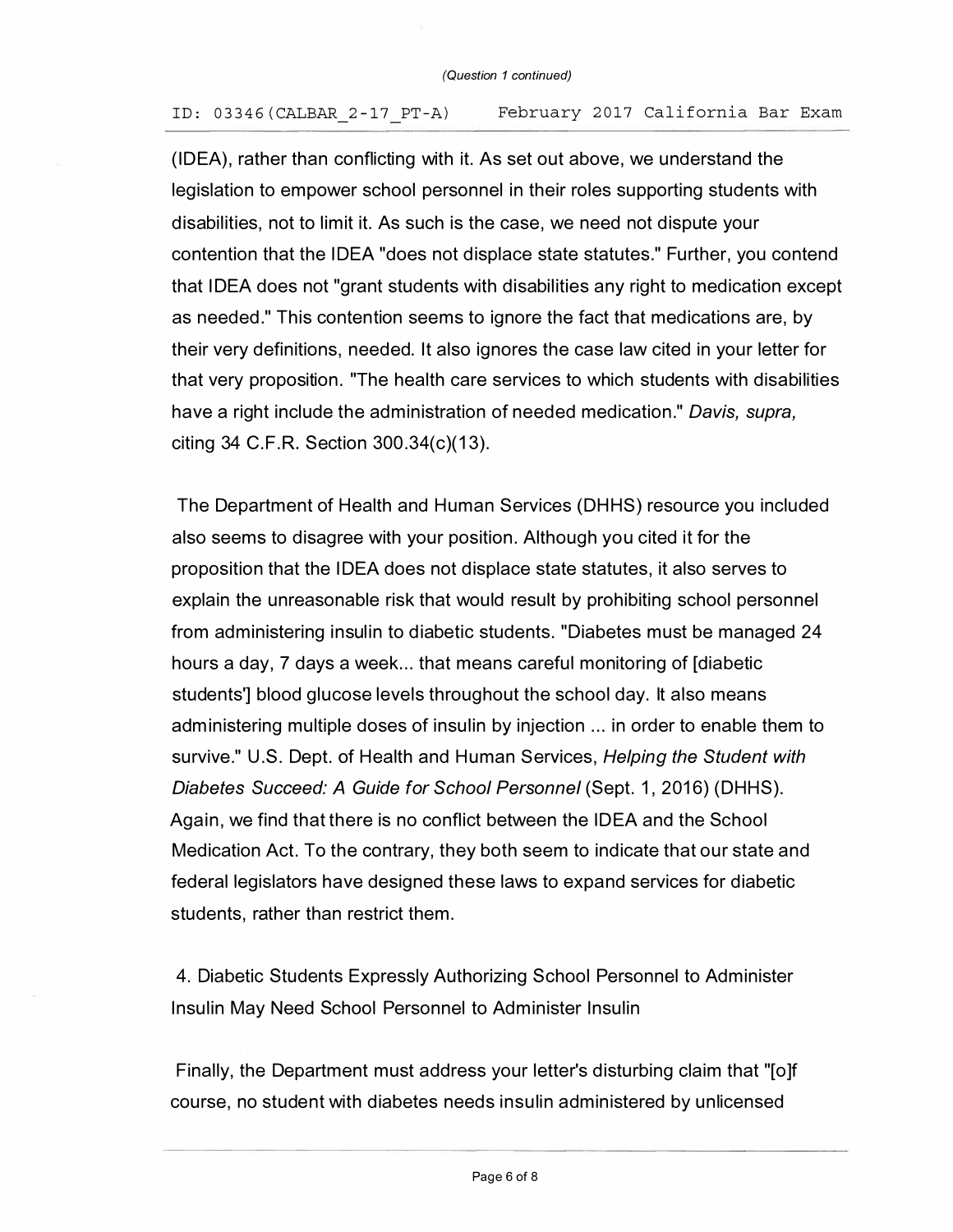#### ID: 03 346(CALBAR\_2-17 PT-A) February 2017 California Bar Exam

school personnel." Again, the DHHS resource you cited helps to illustrate the fatal risk our students face without assistance by school personnel. We implore you to compare the present situation to that in the *Davis* case. The *Davis* student required Ritalin to control his symptoms of ADHD. In limiting the student's dosage to the maximum recommendation provided by a leading authoritative source, the nurse in *Davis* did not place the student in any apparent lifethreatening risk. By comparison, "[d]iabetes is the sixth leading cause of death by disease in the United States." DH HS, *supra.* We do not believe a court will support your position that the risks of permitting unlicensed school personnel to administer insulin under physician orders outweigh the risk of allowing them to perform this task.

In your letter, you argue that the DHHS identified Insulin as a "high-alert" medication, and that it cannot be entrusted to unlicensed school personnel even under a physician's orders. A closer look at the resource you cited shows no rationale for the inclusion of Insulin as a "high-alert" medication, particularly when that list also includes "sterile water." U.S. Dept. of Health and Human Services, *High-Alert Medications* (Jan. 1, 2017) Again, there is insufficient support to show any danger in allowing unlicensed school personnel to administer insulin under physician orders.

By returning to the exceptions set out in the Nursing Practice Act, we can see that this scenario is provided for in the legislation. Section 4(d) permits unlicensed "[n]ursing services in case of an emergency. 'Emergency' as used in this subsection means an epidemic or public disaster." Our state is facing a worsening public health crisis, with a shortage of available nurses anticipated to decrease even further. Columbia Board of Nursing, *The Nursing Shortage in Columbia: Policy Advisory (Jan. 15, 2017). That shortage has and will continue* to most heavily impact our state's most vulnerable populations, including public school students.